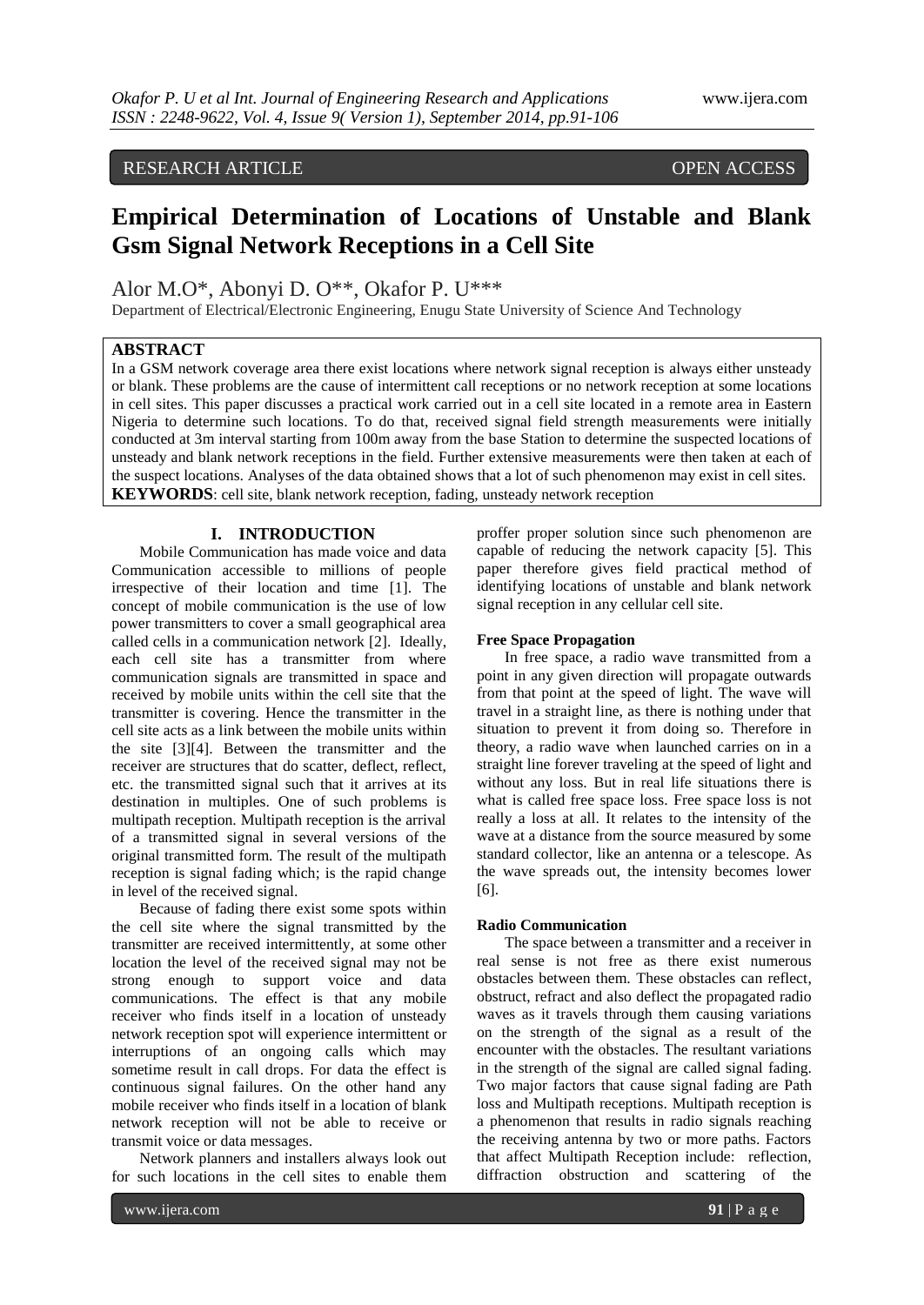propagated signal as result of such phenomenon like buildings, trees and other obstacles on the path of the propagated signal [7]. There are other weather factors like rainfall and wind.

## **Path Loss**

Known widely in radio communications as large scale fading is a factor of distance between the transmitter and the receiver in any radio communication. Propagated signal strength (Pt) reduces inversely with the square of the distance as the signal moves away from the transmitter [8]. In an isotropic antenna the received signal R(t) at any point around the antenna is given by

 $R(t)=P(t)/4\pi d^2$  $2^{2}$  (1) Apart from the distance of the receiving unit from the transmitter, the received power also depends on how much power is captured by the receiving antenna which is defined by the antenna area involved in capturing the signal called capture Area Ar. Hence received power at any point Pr is

$$
Pr = RtAr
$$
 (2)

For a hypothetical isotropic antenna

$$
Ar = \lambda^2/4\pi
$$

So that from equation 1  $& 2$  above Pr is now

 $Pr = Pt(1/4\pi d)^2$ 

But Path loss (Lp) is given as the ratio of the transmitted power to the received power, and  $\lambda = c/f$ therefore

 $Lp = (4\pi/c) \text{ fd}^2$ 

 $c = speed of light$ 

$$
f =
$$
 transmitting frequency

Since the signal power level is always measured in dB and substituting for  $c = 3 \times 10^8$ , the standard path loss equation can be given as

 $Lp = 32.4 + 20\log f + 20\log d$  dB

Therefore if a transmitted power Pt goes through free space the possible power that can reach a receiving unit is given by

 $Pr = Pt - Lp + Gt + Gr - Lct - Lcr$ 

 $Pr =$  Received power (mw or dBm)

- $Pt = Transmitter power (w or dB)$
- $Lp = Path loss (dB)$

 $Gt = Transmit antenna gain (dB)$ 

 $Gr = Receiving$  antenna gain (dB)

Lct  $=$  Cable loss between the transmitter output and the transmit antenna

 $Lcr = Cable loss between the receiving antenna$ and the receiver input

# **II. DESIGN**

Two types of field measurements were taken at the study field:

(A). Preliminary measurements for the initial identification of location of unsteady and blank network receptions in the study field.

(B). Further measurements at those initial identified locations to classify which of them receives good, intermittent or unsteady signal.

Then MAT LAB plots were used to analyze the data obtained from the field experiments.

# **3.1: EXPERIMENT REQUIREMENTS Reference pegs**

Three sets of reference pegs were prepared for the experiments. The first set about 301 pieces without paints will be used to mark out test locations of 3 meter distances starting from 100meters away from the base transceiver up to 1Km for the initial experiments. The second set about 10 pieces painted red will be used to indicate identified locations of unstable network receptions. And the last set of another 10 pieces painted black will also used to indicate locations of total blank network signal receptions.

### **Field Signal Strength Measurement Meter**

Two types of signal field strength measurement meters were used:

- (i) Mongoose signal field strength meter (MSFSM) and
- (ii) Base station analyzer (BSA).

The Mongoose field strength meter because of its very handy size was used to carry out the preliminary measurements. The more sophisticated Base station analyzer was then used to confirm the signal level at the identified locations and the distance of the location from the base transceiver.

# **Experimental Routes/Test spots:**

The route for the preliminary experiments were carefully chosen and marked out along the Enugu-Oji old road on the 0° -120° sector of the study site. The route however is not in a straight line. Then 3m points were measured out starting from 100m away from the base transceiver and an unpainted reference peg was placed at each of the marked out spots.

This was done for up to 1.02Km from the base transceiver. The preliminary experiments are an organized method of identifying locations in the field where the signal reception is unstable and also the points where there are no reception at all and at all times. So whether the line of measurements is a straight line or not is immaterial for this work. What is important is being able to locate points of unsteady and blank network receptions in the study field.

# **III. THE PRELIMINARY EXPERIMENTS**

This experiment was carried out to determine suspect locations of unstable and blank network reception points in the network coverage area. The identified suspect locations will be subjected to further measurements for confirmations and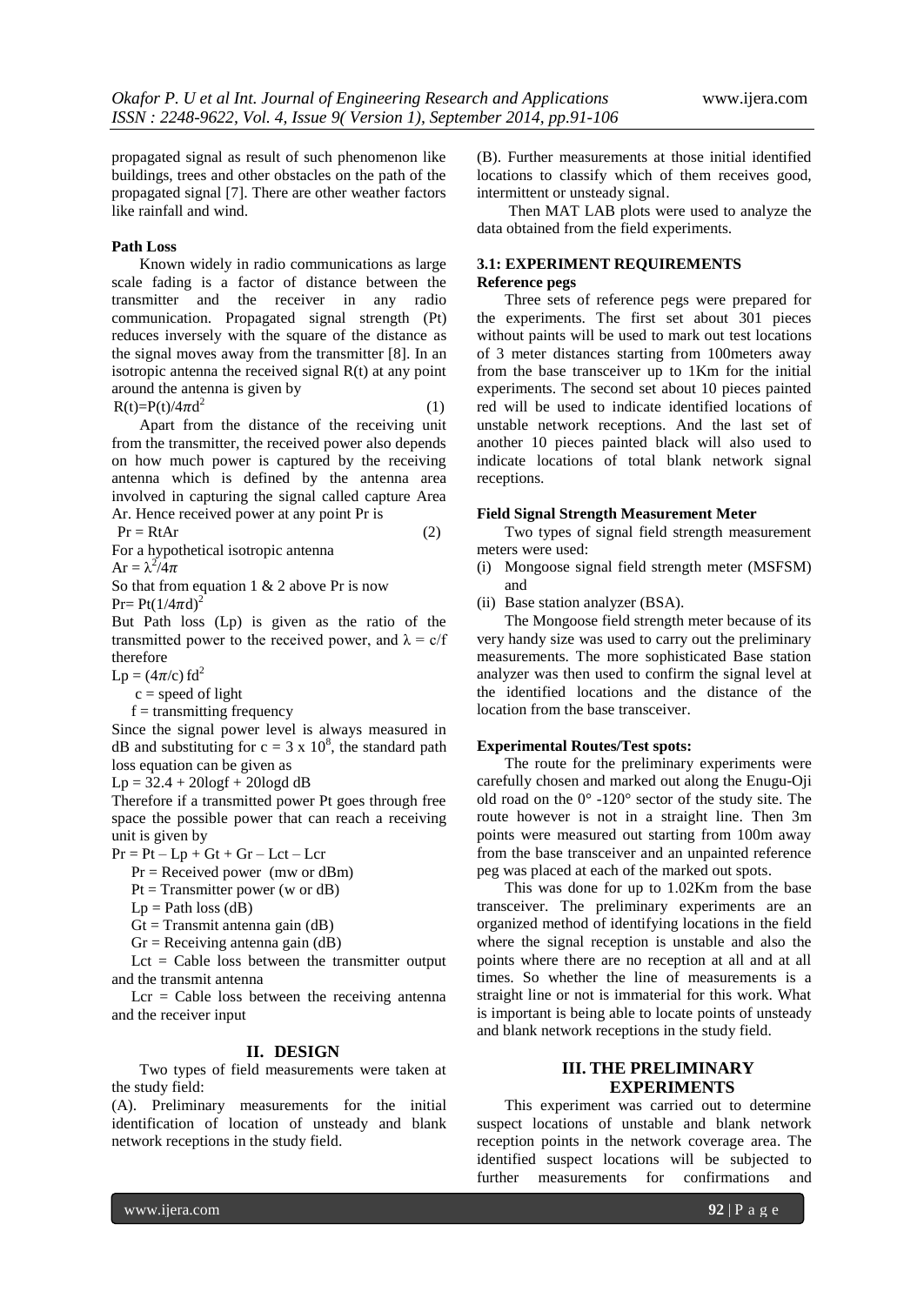classifications. To start the preliminary measurements**,** standing at the first marked point (about 100m away from the base transceiver) in the first sector ( $0^\circ$  - 120 $^\circ$ ), and using the mongoose field strength measurement meter, the frequency range for the network of study was selected from the measurement meter and measurements/observations of the received signal strength at that location was taken every second for a minute**,** the average readings for the one minute noted as one cycle measurements**.**  Thereafter this process was repeated in the next marked point and so on until all the 301 marked out points have been taken**.** The whole procedure was repeated for two other cycles and the average of the three cycles measurements recorded was obtained and noted accordingly as indicated on the table 1. The average of the 3 cycle measurements is shown also in table 2 to be used for the analysis.

|     | Measurement taken every 3 meters at the study field |                          |                    |                              |     |                          |                 |                 |       |                  |                          |                 |                 |                      |     |                 |                        |                 |               |
|-----|-----------------------------------------------------|--------------------------|--------------------|------------------------------|-----|--------------------------|-----------------|-----------------|-------|------------------|--------------------------|-----------------|-----------------|----------------------|-----|-----------------|------------------------|-----------------|---------------|
|     |                                                     |                          | Received signal in |                              |     |                          | Received        | signal          | in    |                  |                          | Received        | signal          | in                   |     |                 | Received signal in dBm |                 |               |
| Dis | dBm                                                 |                          |                    |                              | Dis | dBm                      |                 |                 |       | Dis              | dBm                      |                 |                 |                      | Dis |                 |                        |                 |               |
| t   | 1 <sup>st</sup>                                     | 2 <sup>nd</sup>          | $3^{\text{rd}}$    | $\mathbf{A}$                 | t   | 1 <sup>st</sup>          | 2 <sup>nd</sup> | 3 <sup>rd</sup> | Av    | t                | 1 <sup>st</sup>          | 2 <sup>nd</sup> | $3^{\text{rd}}$ | $\mathbf{A}$         | t   | 1 <sup>st</sup> | 2 <sup>nd</sup>        | $3^{\text{rd}}$ | $A\mathbf{v}$ |
| (m) | cy                                                  | cy                       | cyc                | vg                           | (m) | cy                       | cyc             | cyc             | g     | (m)              | cy                       | cyc             | cyc             | vg                   | (m) | cyc             | cyc                    | cyc             | g             |
|     | cle                                                 | cle                      | le                 |                              |     | cl                       | le              | le              |       |                  | cle                      | le              | le              |                      |     | le              | le                     | le              |               |
|     |                                                     |                          |                    |                              |     | e                        |                 |                 |       |                  |                          |                 |                 |                      |     |                 |                        |                 |               |
| 100 | $\frac{1}{2}$                                       | $\bar{\phantom{a}}$      | $-53$              | $\blacksquare$               | 202 | $\equiv$                 | $-58$           | $-56$           | $-56$ | 303              | $\bar{\phantom{a}}$      | $-71$           | $-72$           | $\blacksquare$       | 402 | $-68$           | $-66$                  | $-69$           | $-68$         |
|     | 50                                                  | 51                       |                    | 51                           |     | 54                       |                 |                 |       |                  | 69                       |                 |                 | 71                   |     |                 |                        |                 |               |
| 103 |                                                     | $\overline{a}$           | $-50$              |                              | 205 | $\blacksquare$           | $-61$           | $-62$           | $-61$ | 306              | $\overline{\phantom{a}}$ | $-72$           | $-69$           |                      | 405 | $-69$           | $-68$                  | $-73$           | $-70$         |
|     | 49                                                  | 52                       |                    | ٠<br>50                      |     |                          |                 |                 |       |                  | 70                       |                 |                 | $\blacksquare$<br>70 |     |                 |                        |                 |               |
|     |                                                     |                          |                    |                              |     | 60                       |                 |                 |       |                  |                          |                 |                 |                      |     |                 |                        |                 |               |
| 106 |                                                     |                          | $-53$              | $\qquad \qquad \blacksquare$ | 208 | $\blacksquare$           | $-58$           | $-60$           | $-59$ | 309              | $\Box$                   | $-67$           | $-68$           | $\blacksquare$       | 408 | $-66$           | $-68$                  | $-72$           | $-69$         |
|     | 50                                                  | 54                       |                    | 52                           |     | 59                       |                 |                 |       |                  | 71                       |                 |                 | 69                   |     |                 |                        |                 |               |
| 109 |                                                     |                          | $-60$              | ÷,                           | 211 | $\blacksquare$           | $-60$           | $-59$           | $-59$ | 312              | $\frac{1}{2}$            | $-70$           | $-68$           |                      | 411 | $-73$           | $-68$                  | $-69$           | $-70$         |
|     | 56                                                  | 57                       |                    | 58                           |     | 59                       |                 |                 |       |                  | 67                       |                 |                 | 68                   |     |                 |                        |                 |               |
| 112 |                                                     |                          | $-62$              | ä,                           | 214 | $\blacksquare$           | $-92$           | $-90$           | $-89$ | $\overline{315}$ | $\frac{1}{2}$            | $-70$           | $-73$           |                      | 414 | $-70$           | $-69$                  | $-72$           | $-70$         |
|     | 59                                                  | 61                       |                    | 61                           |     | 86                       |                 |                 |       |                  | 69                       |                 |                 | 71                   |     |                 |                        |                 |               |
| 115 |                                                     |                          | $-73$              |                              | 217 |                          | $-59$           | $-62$           | $-61$ | 318              |                          | $-72$           | $-71$           | $\blacksquare$       | 417 | $-65$           | $-73$                  | $-69$           | $-69$         |
|     | 72                                                  | $70\,$                   |                    | 72                           |     | 61                       |                 |                 |       |                  | 74                       |                 |                 | 72                   |     |                 |                        |                 |               |
| 118 |                                                     |                          | $-56$              |                              | 220 |                          | $-63$           | $-61$           | $-62$ | 321              | $\overline{a}$           | $-69$           | $-67$           |                      | 420 | $-68$           | $-69$                  | $-72$           | $-70$         |
|     | 51                                                  | 51                       |                    | 53                           |     | 62                       |                 |                 |       |                  | 71                       |                 |                 | 69                   |     |                 |                        |                 |               |
| 121 |                                                     | $\overline{a}$           | $-50$              |                              | 223 | $\equiv$                 | $-61$           | $-60$           | $-60$ | 324              | $\overline{a}$           | $-71$           | $-68$           |                      | 423 | $-73$           | $-70$                  | $-75$           | $-73$         |
|     | 46                                                  | 47                       |                    | 48                           |     | 60                       |                 |                 |       |                  | 69                       |                 |                 | 69                   |     |                 |                        |                 |               |
| 124 |                                                     |                          | $-61$              | ÷,                           | 226 |                          | $-98$           | L.              | $-99$ | 327              | $\overline{a}$           | $-73$           | $-69$           | $\blacksquare$       | 426 | $-74$           | $-73$                  | $-75$           | $-74$         |
|     | 58                                                  | 59                       |                    | 59                           |     | 99                       |                 | 100             |       |                  | 72                       |                 |                 | 71                   |     |                 |                        |                 |               |
| 127 |                                                     |                          | $-67$              | ä,                           | 229 | $\overline{\phantom{a}}$ | $-60$           | $-60$           | $-59$ | 330              | $\frac{1}{2}$            | $-56$           | $-69$           | $\overline{a}$       | 429 | $-72$           | $-71$                  | $-73$           | $-72$         |
|     | 64                                                  | 63                       |                    | 65                           |     | 58                       |                 |                 |       |                  | 60                       |                 |                 | 58                   |     |                 |                        |                 |               |
| 130 |                                                     |                          | $-65$              | ä,                           | 232 | $\equiv$                 | $-59$           | $-60$           | $-58$ | 333              | $\frac{1}{2}$            | $-63$           | $-62$           | ä,                   | 432 | $-70$           | $-69$                  | $-71$           | $-70$         |
|     | 48                                                  | 53                       |                    |                              |     |                          |                 |                 |       |                  |                          |                 |                 |                      |     |                 |                        |                 |               |
|     |                                                     |                          |                    | 55                           |     | 56                       |                 |                 |       |                  | 64                       |                 |                 | 63                   |     |                 |                        |                 |               |
| 133 |                                                     | $\overline{\phantom{a}}$ | $-61$              | $\blacksquare$               | 235 |                          | $-62$           | $-61$           | $-60$ | 336              | $\overline{\phantom{a}}$ | $-65$           | $-61$           | $\blacksquare$       | 435 | $-63$           | $-62$                  | $-60$           | $-62$         |
|     | 59                                                  | 61                       |                    | 60                           |     | 58                       |                 |                 |       |                  | 64                       |                 |                 | 63                   |     |                 |                        |                 |               |
| 136 |                                                     | $\overline{a}$           | $-58$              | $\blacksquare$               | 238 | $\equiv$                 | $-66$           | $-63$           | $-63$ | 339              | $\Box$                   | $-71$           | $-67$           | $\blacksquare$       | 438 | $-65$           | $-65$                  | $-64$           | $-65$         |
|     | 55                                                  | 57                       |                    | 57                           |     | 60                       |                 |                 |       |                  | 70                       |                 |                 | 69                   |     |                 |                        |                 |               |
| 139 |                                                     | $\overline{a}$           | $-48$              | L,                           | 241 | $\omega$                 | $-64$           | $-66$           | $-65$ | 342              | $\frac{1}{2}$            | $-70$           | $-7$            |                      | 441 | $-68$           | $-65$                  | $-67$           | $-67$         |
|     | 45                                                  | 45                       |                    | 46                           |     | 64                       |                 |                 |       |                  | 68                       |                 |                 | 68                   |     |                 |                        |                 |               |
| 142 |                                                     | $\overline{\phantom{0}}$ | $-58$              | $\blacksquare$               | 244 |                          | $-71$           | $-73$           | $-71$ | 345              | $\overline{\phantom{a}}$ | $-68$           | $-70$           |                      | 444 | $-65$           | $-68$                  | $-67$           | $-67$         |
|     | 58                                                  | 60                       |                    | 59                           |     | 70                       |                 |                 |       |                  | 69                       |                 |                 | 69                   |     |                 |                        |                 |               |
| 145 | ÷,                                                  | $\overline{a}$           | $-70$              | $\blacksquare$               | 247 | $\blacksquare$           | $-89$           | $-95$           | $-90$ | 348              | $\frac{1}{2}$            | $-67$           | $-71$           | $\blacksquare$       | 447 | $-66$           | $-69$                  | $-68$           | $-68$         |
|     | 65                                                  | 69                       |                    | 68                           |     | $87\,$                   |                 |                 |       |                  | $70\,$                   |                 |                 | 69                   |     |                 |                        |                 |               |
| 148 | $\overline{\phantom{a}}$                            | $\sim$ .                 | $-46$              |                              | 250 | $\sim$                   | -66             | $-69$           | -68   | 351              | $\omega_{\rm c}$         | $-67$           | $-69$           | $\blacksquare$       | 450 | -69             | -66                    | $-68$           | $-68$         |
|     | 48                                                  | 50                       |                    | 48                           |     | 68                       |                 |                 |       |                  | 74                       |                 |                 | 68                   |     |                 |                        |                 |               |
| 151 | $\blacksquare$                                      | $\sim$                   | $-50$              |                              | 253 |                          | $-68$           | $-71$           | $-69$ | 354              | $\mathbb{L}$             | $-69$           | $-72$           | $\sim$               | 453 | $-70$           | $-71$                  | $-69$           | $-70$         |
|     | 49                                                  | 48                       |                    | 49                           |     | 69                       |                 |                 |       |                  | 70                       |                 |                 | 70                   |     |                 |                        |                 |               |
| 154 |                                                     |                          | $-58$              | $\overline{\phantom{0}}$     | 258 |                          | $-63$           | $-59$           | $-62$ | 357              | $\sim$                   | $-69$           | $-71$           | $\blacksquare$       | 458 | $-70$           | $-72$                  | $-69$           | $-70$         |
|     | 54                                                  | 57                       |                    | 56                           |     | 63                       |                 |                 |       |                  | 71                       |                 |                 | 70                   |     |                 |                        |                 |               |
|     |                                                     |                          |                    |                              |     |                          |                 |                 |       |                  |                          |                 |                 |                      |     |                 |                        |                 |               |

**Table 1(A, B & C):** Data from the Preliminary Measurements conducted at the Study Field **Table 1A**

www.ijera.com **93** | P a g e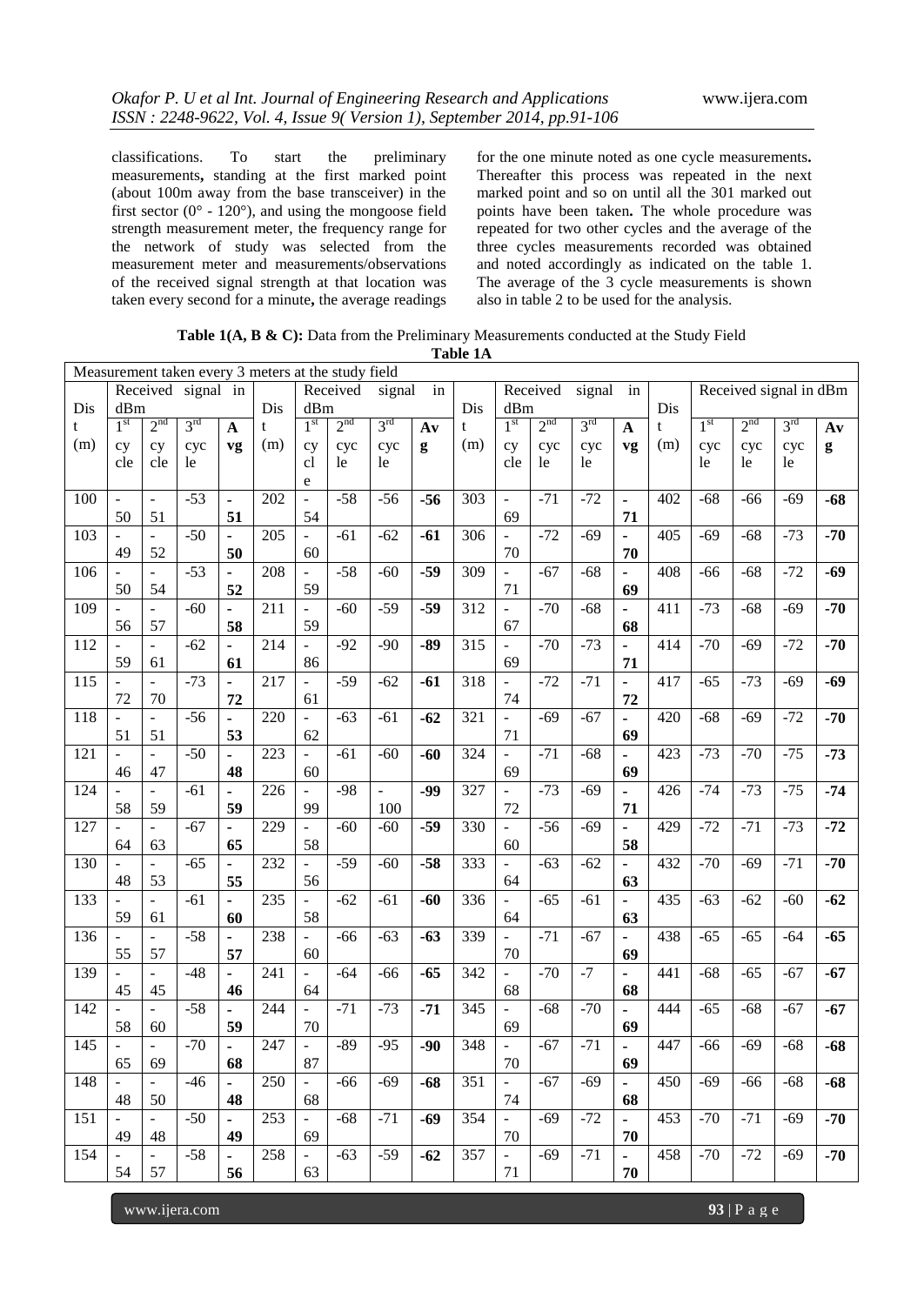*Okafor P. U et al Int. Journal of Engineering Research and Applications* www.ijera.com *ISSN : 2248-9622, Vol. 4, Issue 9( Version 1), September 2014, pp.91-106*

| 157 | $\overline{a}$           | $\overline{\phantom{a}}$ | $-58$ | $\blacksquare$ | 261 | $\overline{\phantom{a}}$ | $-59$ | $-58$ | $-59$ | 360 | ÷,                           | $-70$          | $-67$          | $\blacksquare$ | 461 | $-69$                    | $-71$ | $-68$ | $-69$ |
|-----|--------------------------|--------------------------|-------|----------------|-----|--------------------------|-------|-------|-------|-----|------------------------------|----------------|----------------|----------------|-----|--------------------------|-------|-------|-------|
|     | 54                       | 58                       |       | 57             |     | 59                       |       |       |       |     | 65                           |                |                | 69             |     |                          |       |       |       |
| 160 |                          | ٠                        | $-59$ | $\blacksquare$ | 264 | $\blacksquare$           | $-63$ | $-60$ | $-61$ | 363 | $\overline{\phantom{a}}$     | $-70$          | $-66$          | $\blacksquare$ | 464 | $-69$                    | $-72$ | $-70$ | $-70$ |
|     | 56                       | 58                       |       | 58             |     | 61                       |       |       |       |     | 61                           |                |                | 67             |     |                          |       |       |       |
| 163 |                          | $\overline{\phantom{a}}$ | $-62$ | $\blacksquare$ | 267 | $\sim$                   | $-68$ | $-67$ | $-68$ | 366 | $\blacksquare$               | $-61$          | $-59$          | $\blacksquare$ | 467 | $-71$                    | $-73$ | $-72$ | $-72$ |
|     | 59                       | 61                       |       | 61             |     | 69                       |       |       |       |     | 64                           |                |                | 60             |     |                          |       |       |       |
| 166 |                          |                          | $-64$ | $\blacksquare$ | 270 |                          | $-69$ | $-72$ | $-71$ | 369 | $\blacksquare$               | $-61$          | $-60$          | $\blacksquare$ | 470 | $-70$                    | $-72$ | $-71$ | $-71$ |
|     | 60                       | 63                       |       | 62             |     | 71                       |       |       |       |     | 70                           |                |                | 62             |     |                          |       |       |       |
| 169 | $\overline{\phantom{a}}$ | $\overline{a}$           | $-59$ | $\blacksquare$ | 273 | $\blacksquare$           | $-65$ | $-68$ | $-65$ | 372 | ÷,                           | $-69$          | $-66$          | $\blacksquare$ | 473 | $-69$                    | $-71$ | $-70$ | $-70$ |
|     | 60                       | 56                       |       | 58             |     | 63                       |       |       |       |     | 72                           |                |                | 68             |     |                          |       |       |       |
| 172 | $\overline{\phantom{a}}$ | $\overline{\phantom{a}}$ | $-58$ | $\blacksquare$ | 276 | $\sim$                   | $-52$ | $-54$ | $-53$ | 375 | $\qquad \qquad \blacksquare$ | $-74$          | $-69$          | $\blacksquare$ | 476 | $-70$                    | $-75$ | $-73$ | $-73$ |
|     | 60                       | 59                       |       | 59             |     | 52                       |       |       |       |     | 76                           |                |                | 72             |     |                          |       |       |       |
| 175 |                          |                          | $-63$ | $\blacksquare$ | 279 | $\sim$                   | $-63$ | $-62$ | $-62$ | 378 | $\qquad \qquad \blacksquare$ | $-70$          | $-78$          | $\blacksquare$ | 479 | $-71$                    | $-72$ | $-70$ | $-71$ |
|     | 58                       | 61                       |       | 61             |     | 62                       |       |       |       |     | 69                           |                |                | 75             |     |                          |       |       |       |
| 178 |                          |                          | $-60$ | $\blacksquare$ | 282 | $\blacksquare$           | $-71$ | $-72$ | $-70$ | 381 | $\overline{\phantom{a}}$     | $-78$          | $-74$          | $\blacksquare$ | 482 | $-76$                    | $-77$ | $-80$ | $-78$ |
|     | 57                       | 59                       |       | 59             |     | 68                       |       |       |       |     | 73                           |                |                | 74             |     |                          |       |       |       |
| 181 | $\blacksquare$           | $\blacksquare$           | $-63$ | ä,             | 285 | $\blacksquare$           | $-71$ | $-70$ | $-69$ | 384 | $\bar{\phantom{a}}$          | $-75$          | $-71$          | $\blacksquare$ | 485 | $-87$                    | $-86$ | $-96$ | -90   |
|     | 58                       | 62                       |       | 61             |     | 67                       |       |       |       |     | 99                           |                |                | 73             |     |                          |       |       |       |
| 184 |                          | $\overline{a}$           | $-59$ | $\blacksquare$ | 288 | $\blacksquare$           | $-63$ | $-64$ | $-63$ | 387 | $\overline{\phantom{a}}$     | $\blacksquare$ | $\blacksquare$ | $\blacksquare$ | 488 | $-73$                    | $-77$ | $-86$ | $-79$ |
|     | 59                       | 57                       |       | 58             |     | 63                       |       |       |       |     | 79                           | 101            | 103            | 10             |     |                          |       |       |       |
|     |                          |                          |       |                |     |                          |       |       |       |     |                              |                |                | 1              |     |                          |       |       |       |
| 187 | ÷                        | $\blacksquare$           | $-61$ | $\blacksquare$ | 291 | $\blacksquare$           | $-81$ | $-85$ | $-81$ | 390 | $\blacksquare$               | $-80$          | $-76$          | $\blacksquare$ | 491 | $-65$                    | $-66$ | $-63$ | $-65$ |
|     | 60                       | 58                       |       | 60             |     | 78                       |       |       |       |     | 79                           |                |                | 78             |     |                          |       |       |       |
| 190 |                          |                          | $-59$ | ٠              | 294 | $\sim$                   | $-67$ | $-69$ | $-68$ | 393 | $\qquad \qquad \blacksquare$ | $-78$          | $-74$          | $\blacksquare$ | 494 | $-66$                    | $-69$ | $-68$ | $-68$ |
|     | 59                       | 56                       |       | 58             |     | 68                       |       |       |       |     | 76                           |                |                | 76             |     |                          |       |       |       |
| 193 |                          |                          |       | ٠              | 297 | $\overline{\phantom{a}}$ |       |       | $-70$ | 396 | $\blacksquare$               | $-74$          | $-78$          | $\blacksquare$ | 497 | $\overline{\phantom{a}}$ | $-96$ | $-95$ | $-99$ |
|     | 59                       | 58                       | $-56$ | 58             |     | 68                       | $-70$ | $-71$ |       |     | 69                           |                |                | 74             |     | 105                      |       |       |       |
| 196 |                          | $\blacksquare$           |       | $\blacksquare$ | 300 |                          |       |       | $-70$ | 399 | $\overline{\phantom{a}}$     | $-78$          | $-70$          | $\blacksquare$ | 500 | $-67$                    | -66   | $-64$ | -66   |
|     | 61                       | 60                       | $-62$ | 61             |     | 68                       | $-69$ | $-74$ |       |     | 76                           |                |                | 75             |     |                          |       |       |       |
| 199 |                          |                          |       | ٠              |     |                          |       |       |       |     |                              |                |                |                |     |                          |       |       |       |
|     | 51                       | 53                       | $-59$ | 54             |     |                          |       |       |       |     |                              |                |                |                |     |                          |       |       |       |

|     |                          |                 |                          |               |                                                     |                 |                 |                        |               | <b>Table 1B</b> |                 |                 |                          |               |          |                          |                 |                 |                |
|-----|--------------------------|-----------------|--------------------------|---------------|-----------------------------------------------------|-----------------|-----------------|------------------------|---------------|-----------------|-----------------|-----------------|--------------------------|---------------|----------|--------------------------|-----------------|-----------------|----------------|
|     |                          |                 |                          |               | Measurement taken every 3 meters at the study field |                 |                 |                        |               |                 |                 |                 |                          |               |          |                          |                 |                 |                |
|     |                          | Received        |                          | signal in     | Dis.                                                |                 |                 | Received signal in dBm |               |                 | Received        |                 | signal                   | in            |          |                          | Received        | signal          | in             |
| Di  | dBm                      |                 |                          |               | t                                                   |                 |                 |                        |               | Dis             | dBm             |                 |                          |               | Di       | dBm                      |                 |                 |                |
| st  | 1 <sup>st</sup>          | 2 <sup>nd</sup> | 3 <sup>rd</sup>          | $A\mathbf{v}$ | (m)                                                 | 1 <sup>st</sup> | 2 <sup>nd</sup> | 3 <sup>rd</sup>        | $A\mathbf{v}$ |                 | 1 <sup>st</sup> | 2 <sup>nd</sup> | 3 <sup>rd</sup>          | $A\mathbf{v}$ | st       | 1 <sup>st</sup>          | 2 <sup>nd</sup> | 3 <sup>rd</sup> | $A\mathbf{v}$  |
| (m) | cy                       | cy              | cy                       | g             |                                                     | cyc             | cyc             | cyc                    | g             | (m)             | cyc             | cycl            | cy                       | g             | (m)      | cy                       | cycl            | cyc             | g              |
|     | cle                      | cle             | cle                      |               |                                                     | <sub>le</sub>   | 1e              | le.                    |               |                 | le              | e               | cl                       |               |          | cle                      | e               | <sub>le</sub>   |                |
|     |                          |                 |                          |               |                                                     |                 |                 |                        |               |                 |                 |                 | e                        |               |          |                          |                 |                 |                |
| 50  | $\overline{\phantom{a}}$ | $-78$           | ۰                        | $-79$         | 602                                                 | $-79$           | $-77$           | $-80$                  | $-79$         | 703             | $-78$           | $-72$           | $\overline{\phantom{a}}$ | $-76$         | 80       | $\overline{\phantom{a}}$ | $-78$           | $-83$           |                |
| 3   | 81                       |                 | 77                       |               |                                                     |                 |                 |                        |               |                 |                 |                 | 77                       |               | 2        | 85                       |                 |                 | 82             |
| 50  | ÷                        | $-76$           | ÷,                       | $-76$         | 605                                                 | $-75$           | $-78$           | $-77$                  | $-77$         | 706             | $-72$           | $-74$           | $\blacksquare$           | $-78$         | 80       | $\overline{\phantom{a}}$ | $-82$           | $-84$           |                |
| 6   | 75                       |                 | 77                       |               |                                                     |                 |                 |                        |               |                 |                 |                 | 79                       |               | 5        | 90                       |                 |                 | 85             |
| 50  | ÷.                       | $-81$           | ÷                        | $-77$         | 608                                                 | $-79$           | $-75$           | $-79$                  | $-78$         | 709             | $-79$           | $-73$           | ÷                        | $-74$         | 80       | $\blacksquare$           | $-90$           | $-86$           |                |
| 9   | 76                       |                 | 74                       |               |                                                     |                 |                 |                        |               |                 |                 |                 | 70                       |               | 8        | 80                       |                 |                 | 85             |
| 51  | ÷                        | $-76$           | $\overline{\phantom{0}}$ | $-75$         | 611                                                 | $-75$           | $-78$           | $-80$                  | $-78$         | 712             | $-76$           | $-78$           | ÷                        | $-75$         | 81       | $\blacksquare$           | $-80$           | $-82$           | $\blacksquare$ |
| 2   | 74                       |                 | 75                       |               |                                                     |                 |                 |                        |               |                 |                 |                 | 72                       |               | 1        | 82                       |                 |                 | 81             |
| 51  | ÷                        | $-74$           | ۰                        | $-76$         | 614                                                 | $-73$           | $-76$           | $-78$                  | $-76$         | 715             | $-72$           | $-72$           | ÷                        | $-71$         | 81       | $\overline{\phantom{a}}$ | $-78$           | $-82$           | $\blacksquare$ |
| 5   | 78                       |                 | 76                       |               |                                                     |                 |                 |                        |               |                 |                 |                 | 70                       |               | 4        | 81                       |                 |                 | 80             |
| 51  | ÷,                       | $-75$           |                          | $-74$         | 617                                                 | $-75$           | $-74$           | $-75$                  | $-75$         | 718             | $-85$           | $-82$           | ۰                        | $-82$         | 81       | $\overline{\phantom{a}}$ | $-84$           | $-79$           |                |
| 8   | 73                       |                 | 75                       |               |                                                     |                 |                 |                        |               |                 |                 |                 | 80                       |               | 7        | 85                       |                 |                 | 83             |
| 52  |                          | $-72$           |                          | $-75$         | 620                                                 | $-79$           | $-75$           | $-76$                  | $-77$         | 721             | $-78$           | $-82$           | $\overline{a}$           | $-81$         | 82       | $\blacksquare$           | $-76$           | $-85$           |                |
| 1   | 78                       |                 | 74                       |               |                                                     |                 |                 |                        |               |                 |                 |                 | 84                       |               | $\Omega$ | 71                       |                 |                 | 77             |
| 52  | $\overline{\phantom{0}}$ | $-75$           | $\overline{\phantom{0}}$ | $-73$         | 623                                                 | $-74$           | $-77$           | $-75$                  | $-75$         | 724             | $-79$           | $-76$           | ÷                        | $-80$         | 82       | $\overline{\phantom{a}}$ | $-76$           | $-79$           |                |
| 4   | 76                       |                 | 69                       |               |                                                     |                 |                 |                        |               |                 |                 |                 | 84                       |               | 3        | 80                       |                 |                 | 78             |
| 52  | $\overline{\phantom{0}}$ | $-72$           | $\overline{\phantom{0}}$ | $-71$         | 626                                                 | $-72$           | $-81$           | $-70$                  | $-74$         | 727             | $-81$           | $-78$           | $\overline{\phantom{a}}$ | -79           | 82       | $\overline{\phantom{a}}$ | $-85$           | $-92$           | $\blacksquare$ |

www.ijera.com **94** | P a g e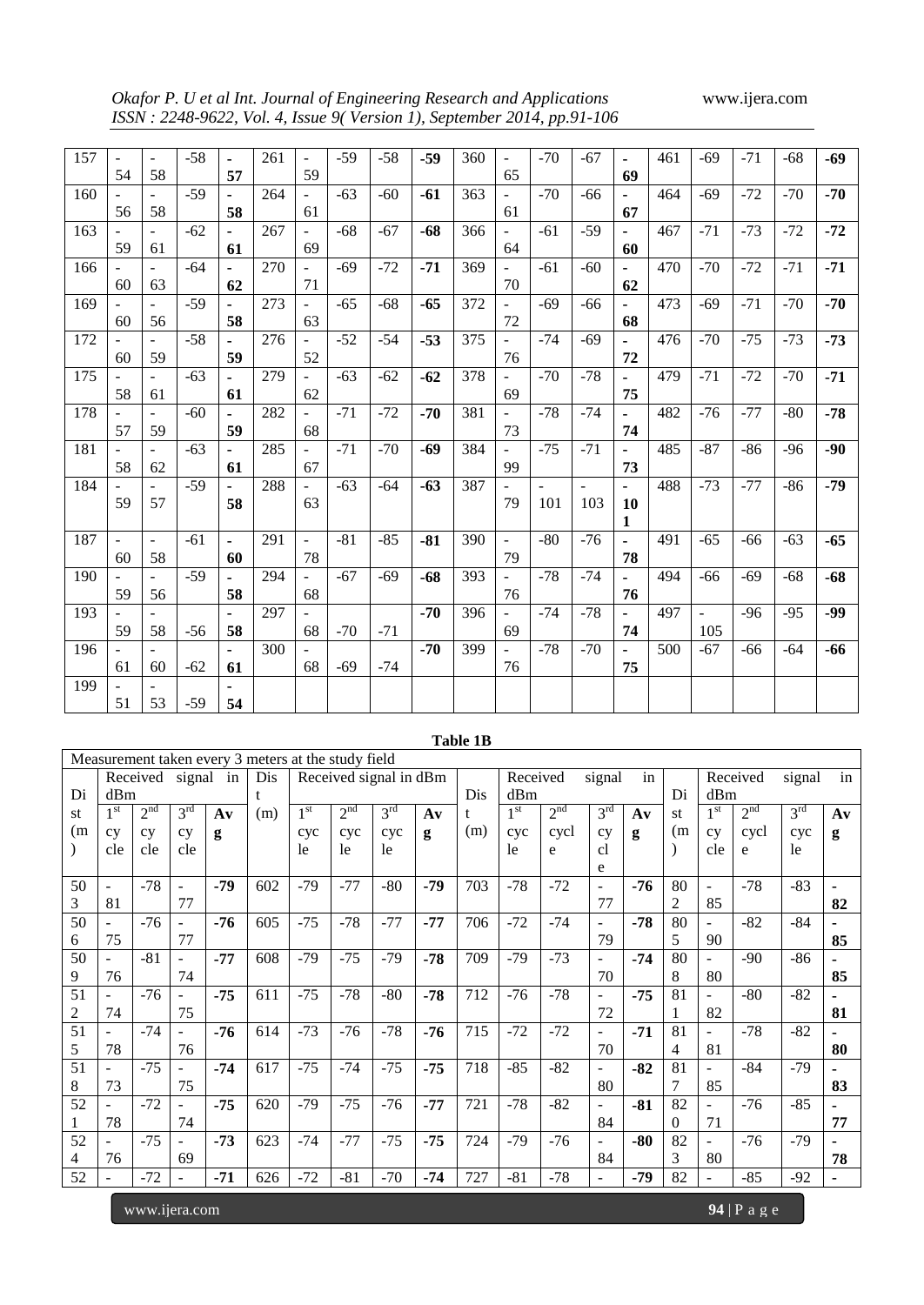*Okafor P. U et al Int. Journal of Engineering Research and Applications* www.ijera.com *ISSN : 2248-9622, Vol. 4, Issue 9( Version 1), September 2014, pp.91-106*

| 7               | 67                       |       | 74                           |       |     |       |       |       |       |     |                          |        | 78                       |              | 6        | 81                           |        |                          | 86               |
|-----------------|--------------------------|-------|------------------------------|-------|-----|-------|-------|-------|-------|-----|--------------------------|--------|--------------------------|--------------|----------|------------------------------|--------|--------------------------|------------------|
| 53              | $\blacksquare$           | $-68$ |                              | $-70$ | 629 | $-72$ | $-74$ | $-72$ | $-73$ | 730 | $-80$                    | $-76$  |                          | $-78$        | 82       | $\overline{\phantom{0}}$     | $-90$  | $-87$                    |                  |
| $\overline{0}$  | 72                       |       | 71                           |       |     |       |       |       |       |     |                          |        | 79                       |              | 9        | 96                           |        |                          | 91               |
| 53              | $\overline{\phantom{a}}$ | $-72$ | $\qquad \qquad \blacksquare$ | $-71$ | 632 | -60   | -67   | $-68$ | $-65$ | 733 | $-78$                    | $-78$  |                          | $-77$        | 83       | $\qquad \qquad \blacksquare$ | $-76$  | $-77$                    | $\blacksquare$   |
| 3               | 68                       |       | 73                           |       |     |       |       |       |       |     |                          |        | 76                       |              | 2        | 80                           |        |                          | 78               |
| 53              |                          |       |                              |       |     |       |       |       |       |     |                          |        |                          |              |          |                              |        |                          |                  |
|                 |                          | $-72$ | ÷,                           | $-72$ | 635 | -66   | -69   | $-70$ | -68   | 736 | $-83$                    | $-78$  |                          | -79          | 83       | $\qquad \qquad \blacksquare$ | $-99$  | $\overline{\phantom{a}}$ |                  |
| 6               | 75                       |       | 70                           |       |     |       |       |       |       |     |                          |        | 77                       |              | 5        | 97                           |        | 103                      | <b>10</b>        |
|                 |                          |       |                              |       |     |       |       |       |       |     |                          |        |                          |              |          |                              |        |                          | $\bf{0}$         |
| 53              | $\overline{\phantom{a}}$ | $-75$ | $\blacksquare$               | $-74$ | 638 | $-69$ | $-68$ | $-73$ | $-70$ | 739 | $-81$                    | $-74$  | $\overline{\phantom{a}}$ | $-78$        | 83       |                              | $-80$  | $-76$                    |                  |
| 9               | 74                       |       | 73                           |       |     |       |       |       |       |     |                          |        | 79                       |              | 8        | 81                           |        |                          | 79               |
| 54              | $\equiv$                 | $-75$ | $\frac{1}{2}$                | $-75$ | 641 | $-69$ | $-76$ | $-74$ | $-73$ | 742 | $-77$                    | $-81$  | $\overline{\phantom{a}}$ | $-79$        | 84       | ÷,                           | $-76$  | $-80$                    |                  |
| 2               | 78                       |       | 71                           |       |     |       |       |       |       |     |                          |        | 78                       |              | 1        | 77                           |        |                          | 78               |
| 54              | $\overline{\phantom{a}}$ | $-76$ | $\equiv$                     | $-76$ | 644 | $-72$ | $-69$ | $-74$ | $-71$ | 745 | $-82$                    | $-75$  | $\overline{a}$           | $-78$        | 84       | ÷,                           | $-75$  | $-82$                    |                  |
|                 |                          |       | 77                           |       |     |       |       |       |       |     |                          |        | 76                       |              | 4        |                              |        |                          |                  |
| 5               | 75                       |       |                              |       |     |       |       |       |       |     |                          |        |                          |              |          | 77                           |        |                          | 78               |
| 54              | $\blacksquare$           | $-85$ | $\blacksquare$               | $-84$ | 647 | $-69$ | $-77$ | $-74$ | $-73$ | 748 | $-69$                    | $-62$  |                          | $-67$        | 84       | $\overline{a}$               | $-76$  | $-76$                    |                  |
| 8               | 78                       |       | 89                           |       |     |       |       |       |       |     |                          |        | 70                       |              | 7        | 80                           |        |                          | 77               |
| 55              | $\overline{a}$           | $-81$ | $\frac{1}{2}$                | $-80$ | 650 | $-73$ | $-71$ | $-73$ | $-72$ | 751 | $-69$                    | $-69$  | $\overline{a}$           | $-68$        | 85       | ÷,                           | $-90$  | -97                      |                  |
| 1               | 78                       |       | 82                           |       |     |       |       |       |       |     |                          |        | 67                       |              | $\theta$ | 87                           |        |                          | 91               |
| 55              | $\overline{a}$           | $-78$ | ÷,                           | $-79$ | 653 | $-73$ | $-72$ | $-74$ | $-72$ | 754 | $-74$                    | $-69$  | $\overline{a}$           | $-70$        | 85       | ÷,                           | $-84$  | $-87$                    | $\blacksquare$   |
| 4               | 82                       |       | 87                           |       |     |       |       |       |       |     |                          |        | 68                       |              | 3        | 76                           |        |                          | 82               |
|                 |                          |       |                              |       |     |       |       |       |       |     |                          |        |                          |              |          |                              |        |                          |                  |
| 55              | $\overline{\phantom{a}}$ | $-74$ | $\blacksquare$               | $-75$ | 658 | $-72$ | $-73$ | $-75$ | $-73$ | 757 | $-78$                    | $-73$  | $\overline{a}$           | $-74$        | 85       | $\qquad \qquad \blacksquare$ | $-67$  | $-71$                    | $\blacksquare$   |
| 7               | 78                       |       | 73                           |       |     |       |       |       |       |     |                          |        | 72                       |              | 8        | 67                           |        |                          | 68               |
| 56              | $\blacksquare$           | $-74$ | $\frac{1}{2}$                | $-75$ | 661 | $-72$ | $-74$ | $-75$ | $-74$ | 760 | $-80$                    | $-74$  | $\Box$                   | $-76$        | 86       | ÷,                           | $-68$  | $-67$                    |                  |
| 0               | 73                       |       | 78                           |       |     |       |       |       |       |     |                          |        | 73                       |              | 1        | 72                           |        |                          | 69               |
| 56              | $\overline{\phantom{a}}$ | $-78$ |                              | $-77$ | 664 | $-76$ | $-73$ | $-78$ | -76   | 763 | $-89$                    | $-87$  | $\blacksquare$           | $-88$        | 86       | ÷,                           | $-83$  | $-93$                    |                  |
| 3               | 79                       |       | 75                           |       |     |       |       |       |       |     |                          |        | 87                       |              | 4        | 83                           |        |                          | 86               |
| 56              |                          | $-80$ | $\overline{a}$               | $-78$ | 667 | $-81$ | $-80$ | $-79$ | $-78$ | 766 | $\overline{\phantom{a}}$ | $-101$ |                          | ä,           | 86       | $\qquad \qquad \blacksquare$ | $-76$  | $-80$                    |                  |
|                 |                          |       |                              |       |     |       |       |       |       |     |                          |        |                          |              |          |                              |        |                          |                  |
|                 |                          |       |                              |       |     |       |       |       |       |     |                          |        |                          |              |          |                              |        |                          |                  |
| 6               | 79                       |       | 75                           |       |     |       |       |       |       |     | 105                      |        | 99                       | 10           | 7        | 81                           |        |                          | 79               |
|                 |                          |       |                              |       |     |       |       |       |       |     |                          |        |                          | $\mathbf{2}$ |          |                              |        |                          |                  |
| 56              | $\blacksquare$           | $-76$ | $\overline{\phantom{a}}$     | $-78$ | 670 |       |       |       |       | 769 | $-90$                    | $-86$  | $\blacksquare$           | $-88$        | 87       | ÷,                           | $-76$  | $-84$                    |                  |
| 9               | 79                       |       | 80                           |       |     | 102   | 103   | 104   | 103   |     |                          |        | 87                       |              | 0        | 77                           |        |                          | 79               |
| 57              |                          | -92   |                              | -89   | 673 | $-84$ | $-81$ | $-86$ | -84   | 772 | -85                      | $-80$  |                          | $-81$        | 87       |                              | $-77$  | $-81$                    |                  |
| 2               | 86                       |       | 88                           |       |     |       |       |       |       |     |                          |        | 78                       |              | 3        | 82                           |        |                          | 80               |
|                 | $\overline{a}$           |       |                              | -79   |     |       | $-86$ |       |       |     | $-80$                    |        |                          |              |          |                              | $-78$  |                          |                  |
| 57              |                          | $-82$ |                              |       | 676 | $-85$ |       | $-81$ | $-84$ | 775 |                          | $-77$  |                          | $-78$        | 87       |                              |        | $-77$                    |                  |
| 5               | 75                       |       | 79                           |       |     |       |       |       |       |     |                          |        | 76                       |              | 6        | 81                           |        |                          | 79               |
| 57              | $\sim$                   | $-78$ | $\overline{\phantom{a}}$     | $-79$ | 679 | $-79$ | $-83$ | $-81$ | $-83$ | 778 | $-80$                    | $-78$  | $\sim$                   | $-79$        | 87       |                              | $-79$  | $-80$                    |                  |
| 8               | 84                       |       | 76                           |       |     |       |       |       |       |     |                          |        | 78                       |              | 9        | 76                           |        |                          | 78               |
| $\overline{58}$ |                          | $-80$ |                              | $-76$ | 682 | -82   | -79   | $-81$ | $-81$ | 781 | $-80$                    | $-78$  |                          | $-79$        | 88       |                              | $-75$  | -77                      |                  |
| -1              | 74                       |       | 75                           |       |     |       |       |       |       |     |                          |        | 78                       |              | 2        | 82                           |        |                          | 78               |
| 58              | $\sim$                   | $-76$ | $\sim$                       | $-75$ | 685 | $-79$ | $-75$ | $-74$ | $-76$ | 784 | $-80$                    | $-78$  | $\sim$                   | $-78$        | 88       | $\sim$                       | $-75$  | $-80$                    |                  |
| 4               | 77                       |       | 73                           |       |     |       |       |       |       |     |                          |        | 75                       |              | 5        | 74                           |        |                          |                  |
|                 | $\sim$                   |       | $\sim$                       |       |     |       |       |       |       |     |                          |        | $\sim$                   |              |          | $\sim$ $^{-1}$               |        |                          | 76               |
| 58              |                          | $-74$ |                              | $-75$ | 688 | $-74$ | $-77$ | $-75$ | $-75$ | 787 | $-80$                    | $-77$  |                          | $-78$        | 88       |                              | $-78$  | -84                      |                  |
| 7               | 79                       |       | 73                           |       |     |       |       |       |       |     |                          |        | 76                       |              | 8        | 75                           |        |                          | 79               |
| 59              | $\sim$                   | $-75$ | $\sim$                       | $-76$ | 691 | $-77$ | $-76$ | $-79$ | $-76$ | 790 | $-82$                    | $-80$  | $\blacksquare$           | $-82$        | 89       | $\sim$                       | $-103$ | $\omega$                 |                  |
| $\overline{0}$  | 80                       |       | 73                           |       |     |       |       |       |       |     |                          |        | 83                       |              | 1        | 98                           |        | 105                      | 10               |
|                 |                          |       |                              |       |     |       |       |       |       |     |                          |        |                          |              |          |                              |        |                          | $\boldsymbol{2}$ |
| 59              | $\sim$                   | $-76$ | $\sim$                       | $-76$ | 694 | $-67$ | $-70$ | $-71$ | -69   | 793 | $-84$                    | $-84$  | $\blacksquare$           | $-83$        | 89       | $\blacksquare$               | $-81$  | $-82$                    |                  |
| 3               | 73                       |       | 80                           |       |     |       |       |       |       |     |                          |        | 81                       |              | 4        | 75                           |        |                          | 79               |
| 59              | $\sim$                   | -78   | $\sim$                       | $-78$ | 697 | $-69$ | $-72$ | $-68$ | $-70$ | 796 | $-87$                    |        | $\blacksquare$           | $-84$        | 89       | $\sim$                       | $-86$  | -96                      | $\sim$           |
|                 |                          |       |                              |       |     |       |       |       |       |     |                          | $-82$  |                          |              | 7        |                              |        |                          |                  |
| 6               | 73                       |       | 82                           |       |     |       |       |       |       |     |                          |        | 83                       |              |          | 85                           |        |                          | 89               |
| 59              | $\sim$                   | $-77$ | $\pm$                        | $-77$ | 700 | $-70$ | $-73$ | $-72$ | $-78$ | 799 | $-90$                    | $-86$  | $\sim$                   | $-87$        | 90       | $\sim$ $^{-1}$               | $-80$  | $-88$                    | $\sim$           |
| 9               | 80                       |       | 75                           |       |     |       |       |       |       |     |                          |        | 86                       |              | $\theta$ | 78                           |        |                          | 82               |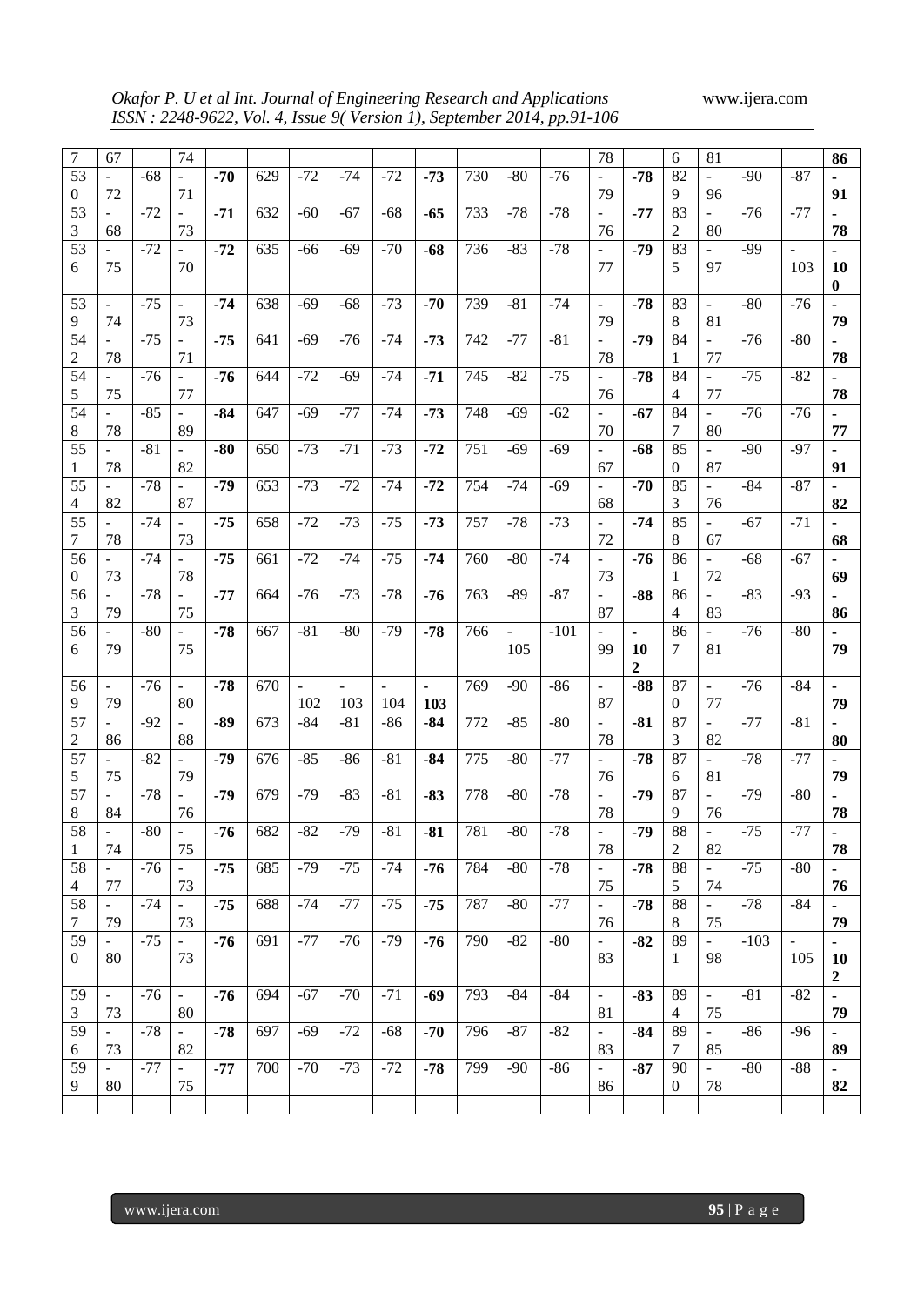|         |                          | Table 1C               |                 |        |
|---------|--------------------------|------------------------|-----------------|--------|
|         |                          | Received signal in dBm |                 |        |
| Dist(m) | 1 <sup>st</sup><br>cycle | $2nd$ cycle            | 3 <sup>rd</sup> | Avg    |
|         |                          |                        | cycle           |        |
| 903     | $-79$                    | $-83$                  | $-80$           | $-81$  |
| 906     | $-80$                    | $-78$                  | $-78$           | $-79$  |
| 909     | $-81$                    | $-80$                  | $-86$           | $-82$  |
| 912     | $-106$                   | $-103$                 | $-102$          | $-104$ |
| 915     | $-84$                    | -82                    | $-84$           | $-83$  |
| 918     | $-87$                    | $-92$                  | $-90$           | $-90$  |
| 921     | $-86$                    | $-84$                  | $-85$           | $-84$  |
| 924     | $-80$                    | $-81$                  | $-85$           | $-82$  |
| 927     | $-81$                    | $-82$                  | $-86$           | $-83$  |
| 930     | $-84$                    | $-80$                  | $-85$           | $-83$  |
| 933     | $-82$                    | $-81$                  | $-87$           | $-83$  |
| 936     | $-86$                    | $-85$                  | $-80$           | $-84$  |
| 939     | $-81$                    | $-86$                  | $-88$           | $-85$  |
| 942     | $-96$                    | $-97$                  | $-100$          | $-98$  |
| 945     | $-87$                    | $-86$                  | $-93$           | $-89$  |
| 948     | $-106$                   | $-100$                 | $-101$          | $-102$ |
| 951     | $-80$                    | $-86$                  | $-83$           | $-83$  |
| 954     | $-80$                    | $-85$                  | $-81$           | $-82$  |
| 957     | $-81$                    | $-80$                  | $-88$           | $-83$  |
| 960     | $-78$                    | $-87$                  | $-85$           | $-83$  |
| 963     | $-82$                    | $-85$                  | $-82$           | $-83$  |
| 966     | $-87$                    | $-85$                  | $-84$           | $-85$  |
| 969     | $-83$                    | $-84$                  | $-82$           | $-82$  |
| 972     | $-100$                   | $-98$                  | $-100$          | $-99$  |
| 975     | $-84$                    | $-83$                  | $-77$           | $-81$  |
| 978     | $-80$                    | $-86$                  | $-83$           | $-83$  |
| 981     | $-86$                    | $-85$                  | $-81$           | $-84$  |
| 984     | $-80$                    | $-85$                  | $-86$           | $-84$  |
| 987     | $-81$                    | $-84$                  | $-90$           | $-85$  |
| 990     | $-99$                    | $-102$                 | $-98$           | $-100$ |
| 993     | $-81$                    | $-90$                  | $-85$           | $-85$  |
| 996     | $-87$                    | $-85$                  | $-80$           | $-84$  |
| 999     | $-82$                    | $-86$                  | $-81$           | $-83$  |
| 1002    | $-81$                    | $-84$                  | $-84$           | $-83$  |

**Table 2 (A & B)**: Average of the 3 cycle Preliminary Measurements at the 301 locations in the study field

|      |          |      |          |      | Table 2A |      |          |      |          |      |          |
|------|----------|------|----------|------|----------|------|----------|------|----------|------|----------|
| Dist | Avg. of  | Dist | Avg. of  | Dist | Avg. of  | Dist | Avg. of  | Dist | Avg. of  | Dist | Avg. of  |
|      | the rcvd |      | the rcvd |      | the rcvd |      | the rcvd |      | the rcvd |      | the rcvd |
| (m)  | signal   | (m)  | signal   | (m)  | signal   | (m)  | signal   | (m)  | signal   | (m)  | signal   |
|      | level    |      | level    |      | level    |      | level    |      | level    |      | level    |
|      | (dBm)    |      | (dBm)    |      | (dBm)    |      | (dBm)    |      | (dBm)    |      | (dBm)    |
| 100  | $-51$    | 202  | $-56$    | 303  | $-71$    | 402  | $-68$    | 503  | -79      | 602  | $-79$    |
| 103  | $-50$    | 205  | $-61$    | 306  | $-70$    | 405  | $-70$    | 506  | $-76$    | 605  | $-77$    |
| 106  | $-52$    | 208  | $-59$    | 309  | $-69$    | 408  | $-69$    | 509  | $-77$    | 608  | $-78$    |
| 109  | $-58$    | 211  | $-59$    | 312  | $-68$    | 411  | $-70$    | 512  | $-75$    | 611  | $-78$    |
| 112  | $-61$    | 214  | -89      | 315  | $-71$    | 414  | $-70$    | 515  | $-76$    | 614  | $-76$    |
| 115  | $-72$    | 217  | -61      | 318  | $-72$    | 417  | $-69$    | 518  | $-74$    | 617  | $-75$    |
| 118  | $-53$    | 220  | $-62$    | 321  | $-69$    | 420  | $-70$    | 521  | $-75$    | 620  | $-77$    |
| 121  | $-48$    | 223  | $-60$    | 324  | $-69$    | 423  | $-73$    | 524  | $-73$    | 623  | $-75$    |
| 124  | $-59$    | 226  | -99      | 327  | $-71$    | 426  | $-74$    | 527  | $-71$    | 626  | $-74$    |
| 127  | $-65$    | 229  | $-59$    | 330  | $-58$    | 429  | $-72$    | 530  | $-70$    | 629  | $-73$    |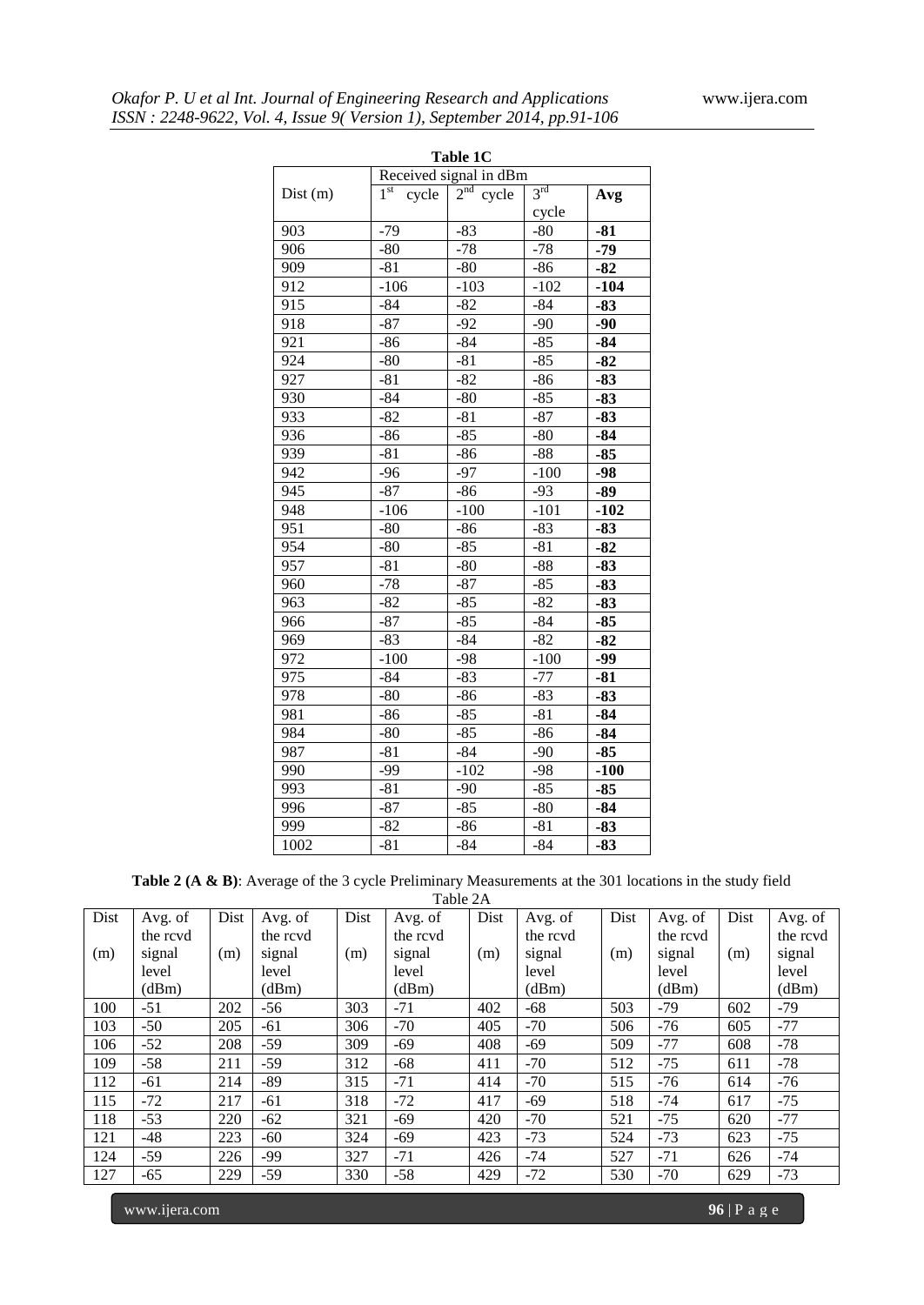*Okafor P. U et al Int. Journal of Engineering Research and Applications* www.ijera.com *ISSN : 2248-9622, Vol. 4, Issue 9( Version 1), September 2014, pp.91-106*

| 130 | $-55$ | 232 | $-58$ | 333 | $-63$  | 432 | $-70$ | 533 | $-71$ | 632 | $-65$  |
|-----|-------|-----|-------|-----|--------|-----|-------|-----|-------|-----|--------|
| 133 | $-60$ | 235 | $-60$ | 336 | $-63$  | 435 | $-62$ | 536 | $-72$ | 635 | $-68$  |
| 136 | $-57$ | 238 | $-63$ | 339 | $-69$  | 438 | $-65$ | 539 | $-74$ | 638 | $-70$  |
| 139 | $-46$ | 241 | $-65$ | 342 | $-68$  | 441 | $-67$ | 542 | $-75$ | 641 | $-73$  |
| 142 | $-59$ | 244 | $-71$ | 345 | $-69$  | 444 | $-67$ | 545 | $-76$ | 644 | $-71$  |
| 145 | $-68$ | 247 | $-90$ | 348 | $-69$  | 447 | $-68$ | 548 | $-85$ | 647 | $-73$  |
| 148 | $-48$ | 250 | $-68$ | 351 | $-68$  | 450 | $-68$ | 551 | $-80$ | 650 | $-72$  |
| 151 | $-49$ | 253 | $-69$ | 354 | $-70$  | 453 | $-70$ | 554 | $-79$ | 653 | $-72$  |
| 154 | $-56$ | 258 | $-62$ | 357 | $-70$  | 458 | $-70$ | 557 | $-75$ | 658 | $-73$  |
| 157 | $-57$ | 261 | $-59$ | 360 | $-69$  | 461 | $-69$ | 560 | $-75$ | 661 | $-74$  |
| 160 | $-58$ | 264 | $-61$ | 363 | $-67$  | 464 | $-70$ | 563 | $-77$ | 664 | $-76$  |
| 163 | $-61$ | 267 | $-68$ | 366 | $-60$  | 467 | $-72$ | 566 | $-78$ | 667 | $-78$  |
| 166 | $-62$ | 270 | $-71$ | 369 | $-62$  | 470 | $-71$ | 569 | $-78$ | 670 | $-103$ |
| 169 | $-58$ | 273 | $-65$ | 372 | $-68$  | 473 | $-70$ | 572 | -89   | 673 | $-84$  |
| 172 | $-59$ | 276 | $-53$ | 375 | $-72$  | 476 | $-73$ | 575 | $-79$ | 676 | $-84$  |
| 175 | $-61$ | 279 | -62   | 378 | $-75$  | 479 | $-71$ | 578 | -79   | 679 | $-83$  |
| 178 | $-59$ | 282 | $-70$ | 381 | $-74$  | 482 | $-78$ | 581 | $-76$ | 682 | $-81$  |
| 181 | $-61$ | 285 | $-69$ | 384 | $-73$  | 485 | $-77$ | 584 | $-75$ | 685 | $-76$  |
| 184 | $-58$ | 288 | $-63$ | 387 | $-101$ | 488 | $-79$ | 587 | $-75$ | 688 | $-75$  |
| 187 | $-60$ | 291 | $-81$ | 390 | $-78$  | 491 | $-65$ | 590 | $-76$ | 691 | $-76$  |
| 190 | $-58$ | 294 | $-68$ | 393 | $-76$  | 494 | $-68$ | 593 | $-76$ | 694 | $-69$  |
| 193 | $-58$ | 297 | $-70$ | 396 | $-74$  | 497 | -99   | 596 | $-78$ | 697 | $-70$  |
| 196 | $-61$ | 300 | $-70$ | 399 | $-75$  | 500 | $-78$ | 599 | $-77$ | 700 | $-78$  |
| 199 | $-54$ |     |       |     |        |     |       |     |       |     |        |

# **Table 2B**

|      | Avg. of      |      | Avg. of      |      | Avg. of      |
|------|--------------|------|--------------|------|--------------|
| Dist | the rcvd     | Dist | the rcvd     | Dist | the rcvd     |
| (m)  | signal level | (m)  | signal level | (m)  | signal level |
|      | (dBm)        |      | (dBm)        |      | (dBm)        |
| 703  | $-76$        | 802  | $-82$        | 903  | $-81$        |
| 706  | $-78$        | 805  | $-85$        | 906  | $-79$        |
| 709  | $-74$        | 808  | $-85$        | 909  | $-82$        |
| 712  | $-75$        | 811  | $-81$        | 912  | $-85$        |
| 715  | $-71$        | 814  | $-80$        | 915  | $-83$        |
| 718  | $-82$        | 817  | $-83$        | 918  | $-90$        |
| 721  | $-81$        | 820  | $-77$        | 921  | $-84$        |
| 724  | $-80$        | 823  | $-78$        | 924  | $-105$       |
| 727  | $-79$        | 826  | $-86$        | 927  | $-83$        |
| 730  | $-78$        | 829  | $-88$        | 930  | $-83$        |
| 733  | $-77$        | 832  | $-78$        | 933  | $-83$        |
| 736  | $-79$        | 835  | $-100$       | 936  | $-84$        |
| 739  | $-78$        | 838  | $-79$        | 939  | $-85$        |
| 742  | $-79$        | 841  | $-78$        | 942  | $-98$        |
| 745  | $-78$        | 844  | $-78$        | 945  | $-89$        |
| 748  | $-67$        | 847  | $-77$        | 948  | $-99$        |
| 751  | $-68$        | 850  | $-78$        | 951  | $-83$        |
| 754  | $-70$        | 853  | $-93$        | 954  | $-103$       |
| 757  | $-74$        | 858  | $-68$        | 957  | $-83$        |
| 760  | $-76$        | 861  | $-69$        | 960  | $-83$        |
| 763  | $-88$        | 864  | $-86$        | 963  | $-83$        |
| 766  | $-88$        | 867  | $-79$        | 966  | $-85$        |
| 769  | $-102$       | 870  | $-79$        | 969  | $-82$        |
| 772  | $-81$        | 873  | $-80$        | 972  | $-99$        |
| 775  | $-78$        | 876  | $-79$        | 975  | $-81$        |
| 778  | $-79$        | 879  | $-78$        | 978  | $-83$        |

www.ijera.com **97** | P a g e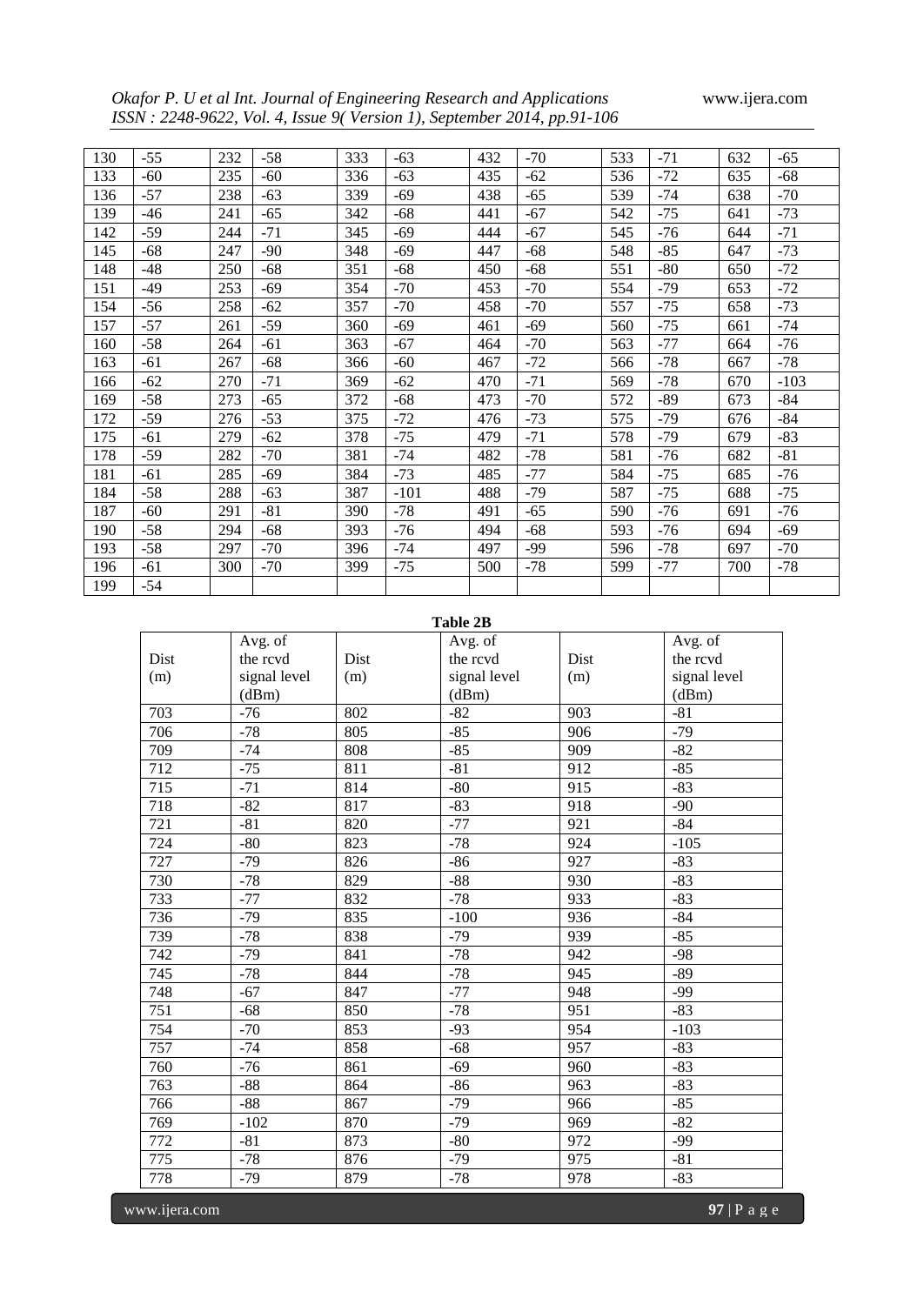|     |       |     | ISSN : 2248-9622, Vol. 4, Issue 9(Version 1), September 2014, pp.91-106 |     |     |
|-----|-------|-----|-------------------------------------------------------------------------|-----|-----|
|     |       |     |                                                                         |     |     |
| 781 | $-79$ | 882 | $-78$                                                                   | 981 | -84 |

| 781 | $-79$ | 882 | $-78$  | 981  | $-84$  |
|-----|-------|-----|--------|------|--------|
| 784 | $-78$ | 885 | $-79$  | 984  | $-84$  |
| 787 | $-78$ | 888 | $-102$ | 987  | $-85$  |
| 790 | $-82$ | 891 | $-88$  | 990  | $-100$ |
| 793 | $-83$ | 894 | $-79$  | 993  | $-85$  |
| 796 | $-84$ | 897 | $-89$  | 996  | $-84$  |
| 799 | $-87$ | 900 | $-82$  | 999  | $-84$  |
|     |       |     |        | 1002 | $-83$  |

## **4.1 Analysis of the data obtained from the preliminary measurements**

Fig. 2 below is the MAT LAB plot of the average of the received signal field strength measured at each of the 301 marked out spots.





**Fig. 1**: Plot of received signal field strength against each of the 301 locations

From research findings received signal strength level of above -91dBm will support communication at any point in any cell coverage area. Meaning that when the signal strength goes below that level good communication cannot be guaranteed at such location [9][10][11]. Such points may likely experience unsteady or blank network reception depending on the level of signal received.

From the plot above thirteen locations were identified as having its measured signal reception below -91dBm as given in table 3 below. From the preliminary experiments those locations are called suspect locations of unsteady and blank network reception points. The locations are to be subjected to further measurements to confirm and classify whether they are spots of good signal reception points, unsteady signal reception points or blank signal reception points. Suspected locations of unstable and blank network reception from figures 1

| Suspected      | Distance from base station in |
|----------------|-------------------------------|
| locations      | meters                        |
| 1              | 226                           |
| $\overline{c}$ | 387                           |
| 3              | 497                           |
| 4              | 670                           |
| 5              | 769                           |
| 6              | 835                           |
| 7              | 853                           |
| 8              | 888                           |
| 9              | 924                           |
| 10             | 948                           |
| 11             | 954                           |
| 12             | 972                           |
| 13             | 990                           |

**Table 3:** Suspect points of unsteady and blank network receptions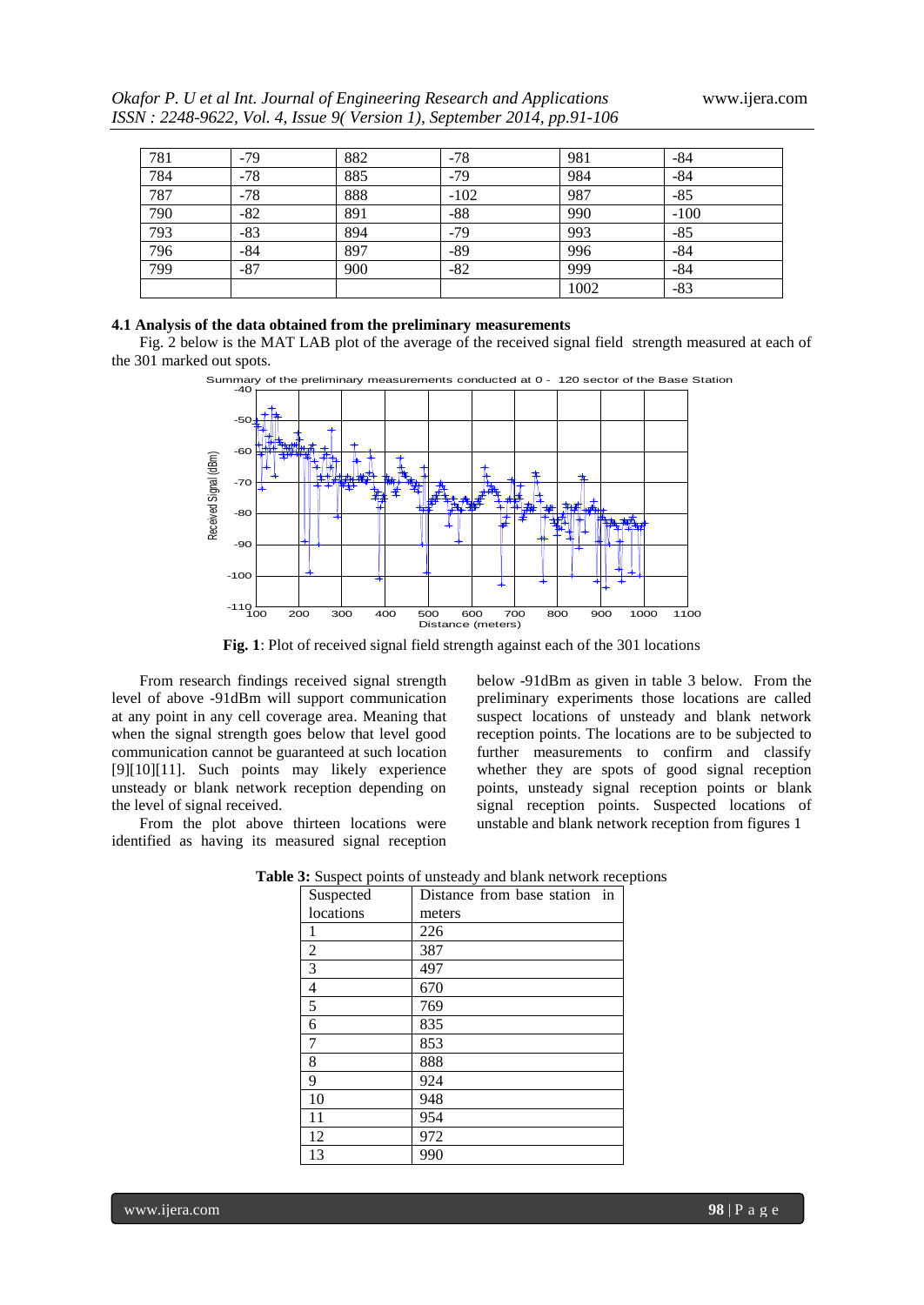# **4.2: CLASSIFICATION OF THE SUSPECT LOCATIONS AS UNSTEADY AND BLANK OR GOOD NETWORK RECEPTION POINTS.**

Further measurements was carried out at each of the identified suspect locations above to establish which of them is for unstable, blank or even a good network reception points. Several measurements were conducted during the three major seasons in Nigeria: Rainy, Hama tan and Dry seasons to ensure that the identified points were not influenced by weather changes. In addition the measurements were also conducted at different times of the day to also ensure that readings obtained were not influenced by call traffic.

For each of the suspect locations the following experiments were conducted

# **(a) Dry season measurements (November):**

Using the Mongoose field strength measurement meter, received signal field strength readings were taken for 3 minutes between 0600 – 0630hrs (for low call traffic period),  $1100 - 1115$  hrs (for High traffic period) and 1500 1515hrs (for mild traffic period), three times a week for one month. The average of the readings obtained was noted.

# **(b) Ham tan season measurements (December):**

The procedure used during the dry season measurements was repeated and the readings obtained noted also

## **(c) Rainy season measurements (July)**

The procedure used during the dry season measurements was repeated and the readings obtained noted

| Suspect        | Received signal in dBm          |                 |                 |                 |                 |                 |                 |                                 |                 |           |           |           |                  |           |                  |
|----------------|---------------------------------|-----------------|-----------------|-----------------|-----------------|-----------------|-----------------|---------------------------------|-----------------|-----------|-----------|-----------|------------------|-----------|------------------|
| location       | 1 <sup>st</sup>                 | 2 <sup>nd</sup> | 3 <sup>rd</sup> | 4 <sup>th</sup> | $5^{\text{th}}$ | 6 <sup>th</sup> | 7 <sup>th</sup> | 8 <sup>th</sup>                 | 9 <sup>th</sup> | $10^{th}$ | $11^{th}$ | $12^{th}$ | $13^{\text{th}}$ | $14^{th}$ | $15^{\text{th}}$ |
| 1              | $-58$                           | $-59$           | $-58$           | $-59$           | $-60$           | -61             | $-89$           | $-90$                           | $-60$           | $-62$     | $-58$     | $-59$     | $-61$            | $-86$     | $-82$            |
| $\overline{2}$ | $-52$                           | $-88$           | $-87$           | $-90$           | $-62$           | -99             | -89             | $-61$                           | $-62$           | $-70$     | $-85$     | $-88$     | $-87$            | $-89$     | $-70$            |
| 3              | $-60$                           | $-61$           | $-63$           | $-68$           | $-100$          | $-98$           | $-84$           | $-84$                           | $-85$           | $-58$     | $-59$     | $-87$     | $-88$            | $-70$     | $-71$            |
| 4              | $-92$                           | $-98$           | $-99$           | $-99$           | $-98$           | 100             | 101             | 102                             | $-82$           | $-99$     | $-103$    | $-105$    | $-103$           | $-100$    | $-98$            |
| 5              | $-61$                           | $-82$           | $-85$           | $-87$           | $-90$           | $-92$           | $-95$           | -99                             | $-78$           | $-74$     | $-75$     | $-75$     | $-87$            | $-100$    | $-100$           |
| 6              | $\overline{\phantom{0}}$<br>100 | 102             | 110             | $-99$           | $-99$           | $-98$           | 100             | $\overline{\phantom{0}}$<br>101 | $-100$          | $-98$     | -99       | -99       | $-98$            | $-98$     | -99              |
| 7              | $-62$                           | $-63$           | $-70$           | $-86$           | $-65$           | $-72$           | $-71$           | $-75$                           | $-86$           | $-86$     | $-98$     | $-97$     | $-99$            | $-86$     | $-85$            |
| 8              | $-85$                           | $-87$           | $-90$           | $-70$           | $-72$           | $-73$           | $-72$           | $-71$                           | $-71$           | $-78$     | $-68$     | $-69$     | $-76$            | $-75$     | $-75$            |
| 9              | $-69$                           | $-69$           | $-70$           | $-73$           | $-74$           | $-75$           | $-76$           | $-77$                           | $-78$           | $-78$     | $-85$     | $-90$     | $-95$            | $-75$     | -74              |
| 10             | $-78$                           | $-92$           | $-94$           | $-96$           | $-98$           | $-85$           | $-79$           | $-80$                           | $-81$           | $-85$     | $-90$     | $-91$     | $-95$            | $-84$     | $-83$            |
| 11             | $-80$                           | $-82$           | $-81$           | $-80$           | $-79$           | $-80$           | $-81$           | $-79$                           | $-78$           | $-78$     | $-88$     | $-90$     | $-95$            | $-86$     | $-85$            |
| 12             | $-83$                           | $-84$           | $-84$           | $-90$           | $-98$           | $-86$           | $-85$           | $-84$                           | $-84$           | $-83$     | $-84$     | $-83$     | $-83$            | $-82$     | $-82$            |
| 13             | $-90$                           | $-92$           | $-95$           | -99             | -99             | -98             | -86             | $-85$                           | $-84$           | -89       | -88       | -90       | $-79$            | $-80$     | $-89$            |

|  |  |  | Table 4A: (Dry Season 'DS' measurements) |  |
|--|--|--|------------------------------------------|--|
|--|--|--|------------------------------------------|--|

|                             |                 |                 |                                     | Table 4B:       |                 |                                 |                                 |                                 |                 | (Hama tan Season 'HS' measurements) |                  |                  |                  |                  |                  |
|-----------------------------|-----------------|-----------------|-------------------------------------|-----------------|-----------------|---------------------------------|---------------------------------|---------------------------------|-----------------|-------------------------------------|------------------|------------------|------------------|------------------|------------------|
| Suspect                     |                 |                 |                                     |                 |                 |                                 |                                 | Received signal in dBm          |                 |                                     |                  |                  |                  |                  |                  |
| location                    | 1 <sup>st</sup> | 2 <sup>nd</sup> | 3 <sup>rd</sup>                     | 4 <sup>th</sup> | 5 <sup>th</sup> | 6 <sup>th</sup>                 | $\neg$ th                       | 8 <sup>th</sup>                 | q <sup>th</sup> | $10^{\text{th}}$                    | $11^{\text{th}}$ | $12^{\text{th}}$ | $13^{\text{th}}$ | $14^{\text{th}}$ | $15^{\text{th}}$ |
|                             | $-70$           | $-67$           | -64                                 | $-65$           | $-90$           | $-69$                           | $-70$                           | $-71$                           | $-71$           | $-100$                              | $-75$            | $-76$            | $-78$            | $-76$            | $-75$            |
| $\mathcal{D}_{\mathcal{L}}$ | $-78$           | $-76$           | $-92$                               | $-93$           | $-95$           | -99                             | $-99$                           | $-80$                           | $-81$           | $-82$                               | $-75$            | -99              | $-98$            | -99              | $-78$            |
| 3                           | $-72$           | $-71$           | 100                                 | $-75$           | $-76$           | $-77$                           | $-76$                           | $-80$                           | $-78$           | $-78$                               | $-77$            | $-76$            | $-78$            | $-77$            | $-75$            |
| 4                           | -99             | -99             | $\qquad \qquad \blacksquare$<br>102 | 103             | 107             | -99                             | $-65$                           | -89                             | $-66$           | $-86$                               | $-92$            | $-98$            | -99              | -99              | -99              |
| 5                           | $-72$           | $-73$           | $-95$                               | -98             | -99             | $\overline{\phantom{a}}$<br>100 | $\overline{\phantom{0}}$<br>101 | $\overline{\phantom{a}}$<br>100 | $-99$           | $-98$                               | $-84$            | $-85$            | $-78$            | $-79$            | $-100$           |

www.ijera.com **99** | P a g e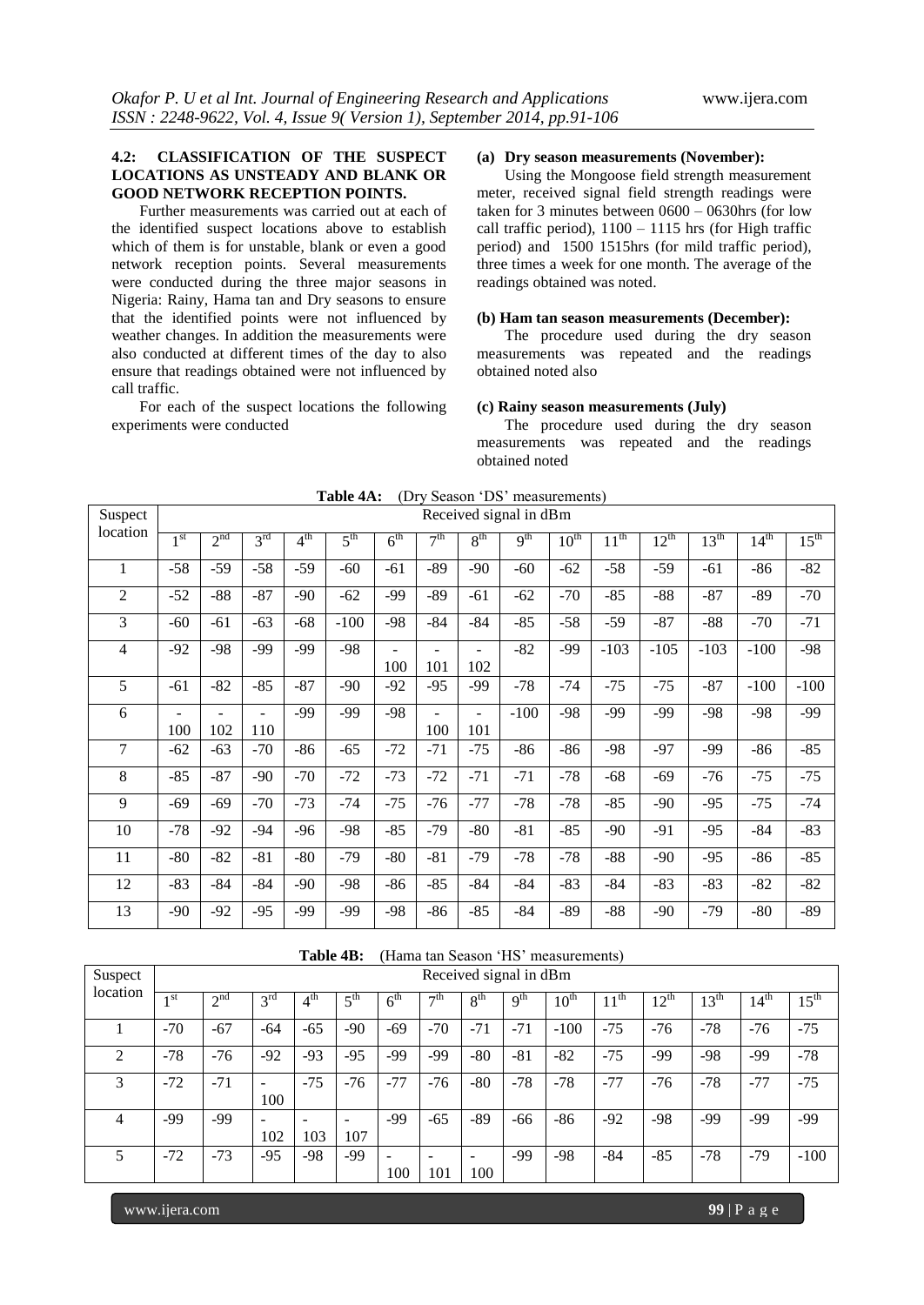*Okafor P. U et al Int. Journal of Engineering Research and Applications* www.ijera.com *ISSN : 2248-9622, Vol. 4, Issue 9( Version 1), September 2014, pp.91-106*

| 6  | $-100$ | $-103$ | $\overline{\phantom{a}}$ |       | ۰     | -98                      | $-98$                    | $-74$                    | $-85$                    | $-86$  | -94   | $-96$  | -98    | -99    | -99    |
|----|--------|--------|--------------------------|-------|-------|--------------------------|--------------------------|--------------------------|--------------------------|--------|-------|--------|--------|--------|--------|
|    |        |        | 105                      | 105   | 100   |                          |                          |                          |                          |        |       |        |        |        |        |
| 7  | $-78$  | -99    | -98                      |       | ۰     | $\overline{\phantom{0}}$ | $-99$                    | $-95$                    | $-72$                    | $-75$  | $-76$ | $-100$ | $-106$ | $-86$  | $-87$  |
|    |        |        |                          | 100   | 102   | 101                      |                          |                          |                          |        |       |        |        |        |        |
| 8  | $-80$  | $-76$  | $-77$                    | $-79$ | -89   | $-90$                    | $-78$                    | $-77$                    | $-76$                    | $-78$  | $-79$ | $-78$  | $-78$  | $-79$  | -79    |
| 9  | $-82$  | $-79$  | $-81$                    | $-79$ | $-79$ | $-81$                    | $-80$                    | $-85$                    | $-86$                    | $-85$  | -89   | $-86$  | $-85$  | $-83$  | $-83$  |
|    |        |        |                          |       |       |                          |                          |                          |                          |        |       |        |        |        |        |
| 10 | -99    | $-98$  | $\overline{\phantom{a}}$ | $-98$ | $-85$ | -84                      | $-86$                    | $\overline{\phantom{a}}$ | $\overline{\phantom{a}}$ | $-101$ | -99   | $-85$  | $-84$  | -89    | $-90$  |
|    |        |        | 100                      |       |       |                          |                          | 102                      | 104                      |        |       |        |        |        |        |
| 11 | $-80$  | $-80$  | $-81$                    | $-82$ | $-81$ | -98                      | $\overline{\phantom{a}}$ | $-80$                    | $-81$                    | $-82$  | $-85$ | $-83$  | $-82$  | $-80$  | $-80$  |
|    |        |        |                          |       |       |                          | 100                      |                          |                          |        |       |        |        |        |        |
| 12 | $-85$  | $-83$  | $-82$                    | $-79$ | $-85$ | ۰                        | $-98$                    | $-84$                    | $-83$                    | $-85$  | $-86$ | $-63$  | $-82$  | $-82$  | $-83$  |
|    |        |        |                          |       |       | 100                      |                          |                          |                          |        |       |        |        |        |        |
| 13 | -89    | $-90$  | -86                      | $-86$ | $-83$ | -82                      | $-79$                    | $-86$                    | $-89$                    | $-90$  | -98   | -99    | $-102$ | $-104$ | $-102$ |

|  | Table 4C: Rainy Season 'RS' measurements |  |
|--|------------------------------------------|--|
|--|------------------------------------------|--|

| Suspect        |                 |                 |                 |                 |                 |                                 |                 | Received signal in dBm |                 |                  |                  |           |                  |           |                  |
|----------------|-----------------|-----------------|-----------------|-----------------|-----------------|---------------------------------|-----------------|------------------------|-----------------|------------------|------------------|-----------|------------------|-----------|------------------|
| location       | 1 <sup>st</sup> | 2 <sup>nd</sup> | 3 <sup>rd</sup> | 4 <sup>th</sup> | $5^{\text{th}}$ | 6 <sup>th</sup>                 | 7 <sup>th</sup> | $8^{\text{th}}$        | 9 <sup>th</sup> | $10^{\text{th}}$ | $11^{\text{th}}$ | $12^{th}$ | $13^{\text{th}}$ | $14^{th}$ | $15^{\text{th}}$ |
| $\mathbf{1}$   | $-76$           | $-74$           | $-75$           | $-73$           | $-70$           | -99                             | $-98$           | $-84$                  | $-72$           | $-99$            | $-72$            | $-71$     | $-72$            | $-74$     | $-72$            |
| $\overline{2}$ | $-85$           | $-80$           | $-88$           | $-89$           | $-90$           | $-91$                           | $-96$           | 100                    | ۰<br>103        | $-100$           | $-85$            | $-79$     | $-100$           | $-90$     | $-87$            |
| 3              | $-80$           | $-81$           | $-82$           | $-84$           | $-90$           | $-96$                           | $-83$           | $-88$                  | $-86$           | $-82$            | $-79$            | $-78$     | $-78$            | $-79$     | $-80$            |
| 4              | $-101$          | $-99$           | $-98$           | Ξ.<br>102       | $-83$           | $-67$                           | $-98$           | $\blacksquare$<br>100  | ۰<br>100        | $-102$           | $-110$           | $-106$    | $-107$           | $-99$     | $-101$           |
| 5              | $-100$          | $-102$          | 101             | 100             | 100             | 101                             | $-97$           | $-78$                  | $-97$           | $-100$           | 99               | $-101$    | $-100$           | $-69$     | $-59$            |
| 6              | $-99$           | $-99$           | $-98$           | 100             | $-81$           | $-82$                           | 102             | 101                    | $-98$           | $-100$           | $-110$           | $-103$    | $-90$            | $-100$    | $-102$           |
| $\overline{7}$ | $-78$           | $-99$           | 101             | -99             | $-83$           | $-78$                           | -99             | $-98$                  | $-90$           | $-78$            | $-100$           | $-101$    | $-98$            | $-92$     | $-100$           |
| 8              | $-70$           | $-68$           | $-69$           | $-73$           | $-78$           | 79                              | $-78$           | $-74$                  | $-76$           | 90               | $-95$            | $-86$     | $-88$            | $-85$     | $-82$            |
| 9              | $-85$           | $-80$           | $-82$           | $-81$           | $-75$           | $-72$                           | $-70$           | $-95$                  | 97              | $-86$            | $-84$            | $-85$     | $-84$            | $-75$     | $-78$            |
| 10             | $-90$           | $-88$           | $-85$           | $-82$           | $-99$           | $\overline{\phantom{0}}$<br>101 | $-99$           | 100                    | $-82$           | $-76$            | $-78$            | $-89$     | $-92$            | $-99$     | $-83$            |
| 11             | $-79$           | $-78$           | $-90$           | $-89$           | $-91$           | $-85$                           | $-83$           | $-83$                  | $-79$           | $-78$            | $-75$            | $-78$     | $-76$            | $-77$     | $-76$            |
| 12             | $-79$           | $-80$           | $-81$           | $-83$           | $-83$           | $-84$                           | $-85$           | $-85$                  | $-86$           | $-84$            | $-83$            | $-82$     | $-81$            | $-81$     | $-80$            |
| 13             | $-100$          | $-102$          | 101             | 100             | 100             | ۰<br>101                        | $-97$           | $-78$                  | $-97$           | $-100$           | 99               | $-101$    | $-100$           | $-81$     | $-80$            |

| Table 5 (A, B & C): Average result of the 3 Season Measurements conducted at each of the Suspect Locations |  |  |
|------------------------------------------------------------------------------------------------------------|--|--|
| Table 5A                                                                                                   |  |  |

|                        | 1 able 5A |                    |                       |               |           |           |                       |     |       |                       |       |       |           |                       |       |     |
|------------------------|-----------|--------------------|-----------------------|---------------|-----------|-----------|-----------------------|-----|-------|-----------------------|-------|-------|-----------|-----------------------|-------|-----|
|                        |           | Suspect location 1 |                       |               |           |           | Suspect location 2    |     |       | Suspect location 3    |       |       |           | Suspect location 4    |       |     |
| No. Of<br><b>Tests</b> |           |                    | Received signal (dBm) |               |           |           | Received signal (dBm) |     |       | Received signal (dBm) |       |       |           | Received signal (dBm) |       |     |
|                        | <b>RS</b> | <b>HS</b>          | DS                    | $A\mathbf{v}$ | <b>RS</b> | <b>HS</b> | DS                    | Avg | RS    | <b>HS</b>             | DS    | Avg   | <b>RS</b> | <b>HS</b>             | DS    | Avg |
|                        |           |                    |                       | g             |           |           |                       |     |       |                       |       |       |           |                       |       |     |
|                        |           |                    |                       |               |           |           |                       |     |       |                       |       |       |           |                       |       |     |
|                        | $-76$     | $-70$              | $-58$                 |               | $-85$     | $-78$     | $-52$                 |     | $-80$ | $-72$                 | $-60$ |       |           | -99                   | $-92$ |     |
|                        |           |                    |                       | -68           |           |           |                       | -72 |       |                       |       | $-71$ | 101       |                       |       | -97 |
|                        | $-74$     | $-67$              | $-59$                 |               | $-80$     | $-76$     | $-88$                 |     | $-81$ | $-71$                 | $-61$ |       | -99       | -99                   | $-98$ |     |
|                        |           |                    |                       | $-67$         |           |           |                       | -81 |       |                       |       | $-71$ |           |                       |       | -99 |
| $\mathcal{R}$          | $-75$     | $-64$              | $-58$                 |               | $-88$     | $-92$     | $-87$                 |     | $-82$ | $-100$                | $-63$ |       | $-98$     | $-102$                | $-99$ |     |
|                        |           |                    |                       | -66           |           |           |                       | -89 |       |                       |       | $-82$ |           |                       |       | 100 |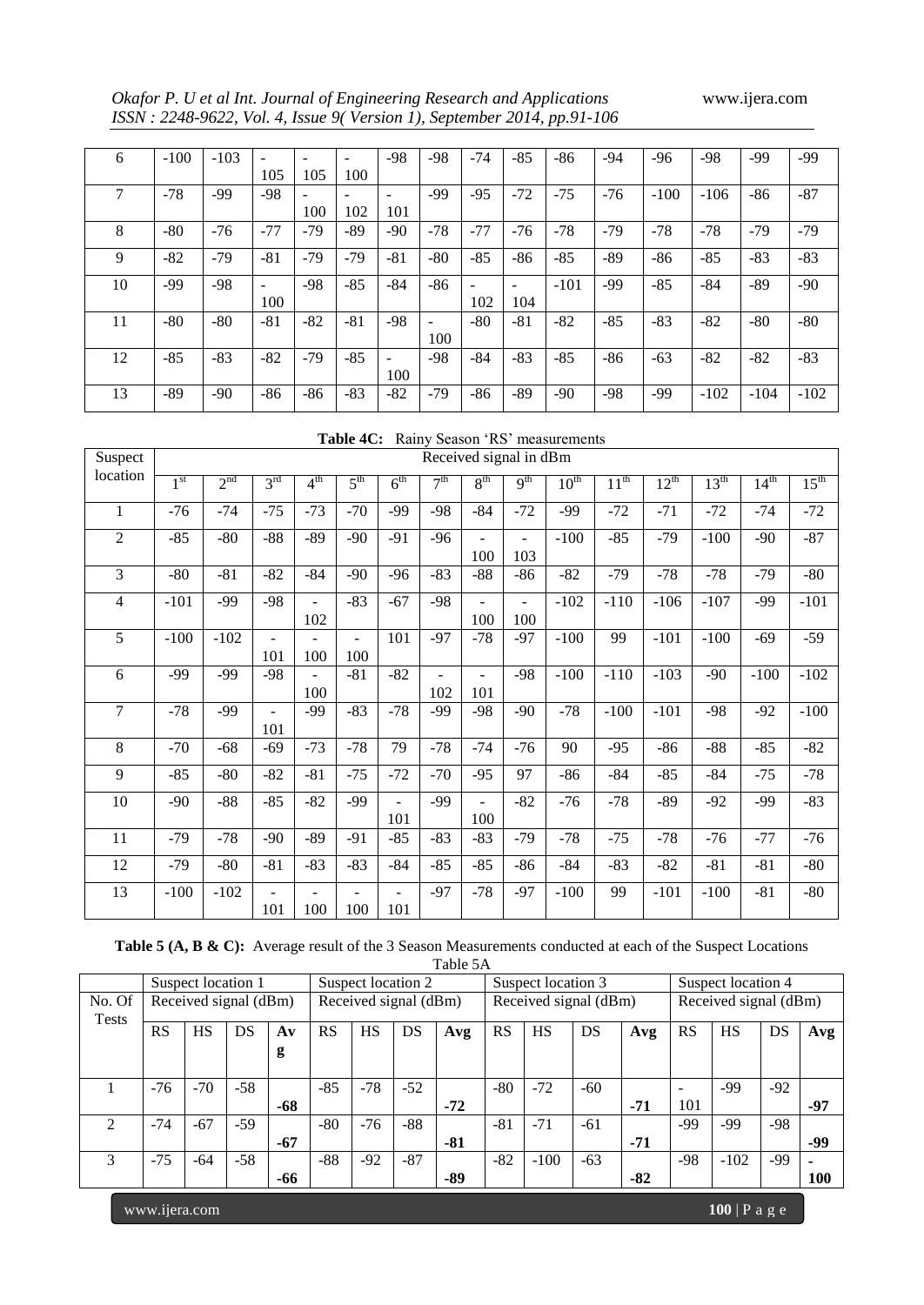*Okafor P. U et al Int. Journal of Engineering Research and Applications* www.ijera.com *ISSN : 2248-9622, Vol. 4, Issue 9( Version 1), September 2014, pp.91-106*

| $\overline{4}$  | $-73$ | $-65$                    | $-59$ |       | $-89$                    | $-93$ | $-90$ |       | $-84$ | $-75$ | $-68$  |       | $\omega$       | $-103$ | $-99$                    | $\blacksquare$ |
|-----------------|-------|--------------------------|-------|-------|--------------------------|-------|-------|-------|-------|-------|--------|-------|----------------|--------|--------------------------|----------------|
|                 |       |                          |       | $-66$ |                          |       |       | $-91$ |       |       |        | $-76$ | 102            |        |                          | 101            |
| $\overline{5}$  | $-70$ | $-90$                    | $-60$ |       | $-90$                    | $-95$ | $-62$ |       | $-90$ | $-76$ | $-100$ |       | $-83$          | $-107$ | $-98$                    |                |
|                 |       |                          |       | $-73$ |                          |       |       | $-82$ |       |       |        | $-89$ |                |        |                          | $-96$          |
| 6               | $-99$ | $-69$                    | $-61$ |       | $-91$                    | $-99$ | $-99$ |       | $-96$ | $-77$ | $-98$  |       | $-67$          | $-99$  | $\blacksquare$           |                |
|                 |       |                          |       |       |                          |       |       |       |       |       |        |       |                |        | 10                       |                |
|                 |       |                          |       | $-76$ |                          |       |       | $-96$ |       |       |        | $-90$ |                |        | $\mathbf{0}$             | $-89$          |
| $\overline{7}$  | $-98$ | $-70$                    | $-89$ |       | $-96$                    | $-99$ | $-89$ |       | $-83$ | $-76$ | $-84$  |       | $-98$          | $-65$  | $\overline{\phantom{a}}$ |                |
|                 |       |                          |       |       |                          |       |       |       |       |       |        |       |                |        | 10                       |                |
|                 |       |                          |       | $-86$ |                          |       |       | $-95$ |       |       |        | $-81$ |                |        | $\mathbf{1}$             | $-88$          |
| 8               | $-84$ | $-71$                    | $-90$ |       | $\overline{a}$           | $-80$ | $-61$ |       | $-88$ | $-80$ | $-84$  |       | $\overline{a}$ | $-89$  | $\overline{a}$           |                |
|                 |       |                          |       |       | 100                      |       |       |       |       |       |        |       | 100            |        | 10                       |                |
|                 |       |                          |       | $-82$ |                          |       |       | $-80$ |       |       |        | $-84$ |                |        | $\overline{2}$           | $-97$          |
| 9               | $-72$ | $-71$                    | $-60$ |       | $\overline{\phantom{0}}$ | $-81$ | $-62$ |       | $-86$ | $-78$ | $-85$  |       | $\blacksquare$ | $-66$  | $-82$                    |                |
|                 |       |                          |       | $-68$ | 103                      |       |       | $-82$ |       |       |        | $-83$ | 100            |        |                          | $-83$          |
| 10              | $-99$ | $\overline{\phantom{a}}$ | $-62$ |       | $\sim$                   | $-82$ | $-70$ |       | $-82$ | $-78$ | $-58$  |       | $\blacksquare$ | $-86$  | $-99$                    |                |
|                 |       | 100                      |       | $-87$ | 100                      |       |       | $-84$ |       |       |        | $-73$ | 102            |        |                          | $-96$          |
| $\overline{11}$ | $-72$ | $-75$                    | $-58$ |       | $-85$                    | $-75$ | $-85$ |       | $-79$ | $-77$ | $-59$  |       | ÷.             | $-92$  | $\blacksquare$           |                |
|                 |       |                          |       |       |                          |       |       |       |       |       |        |       | 110            |        | 10                       | $\blacksquare$ |
|                 |       |                          |       | $-68$ |                          |       |       | $-82$ |       |       |        | $-72$ |                |        | 3                        | 102            |
| 12              | $-71$ | $-76$                    | $-59$ |       | $-79$                    | $-99$ | $-88$ |       | $-78$ | $-76$ | $-87$  |       | $\mathbf{r}$   | $-98$  | $\blacksquare$           |                |
|                 |       |                          |       |       |                          |       |       |       |       |       |        |       | 106            |        | 10                       | $\blacksquare$ |
|                 |       |                          |       | $-69$ |                          |       |       | $-89$ |       |       |        | $-80$ |                |        | 5                        | 103            |
| 13              | $-72$ | $-78$                    | $-61$ |       | $\blacksquare$           | $-98$ | $-87$ |       | $-78$ | $-78$ | $-88$  |       | $\overline{a}$ | $-99$  | $\overline{\phantom{0}}$ |                |
|                 |       |                          |       |       | 100                      |       |       |       |       |       |        |       | 107            |        | 10                       | $\blacksquare$ |
|                 |       |                          |       | $-70$ |                          |       |       | $-95$ |       |       |        | $-81$ |                |        | 3                        | 103            |
| $\overline{14}$ | $-74$ | $-76$                    | $-86$ |       | $-90$                    | $-99$ | $-89$ |       | $-79$ | $-77$ | $-70$  |       | $-99$          | $-99$  | $\overline{\phantom{a}}$ |                |
|                 |       |                          |       |       |                          |       |       |       |       |       |        |       |                |        | 10                       |                |
|                 |       |                          |       | $-79$ |                          |       |       | $-93$ |       |       |        | $-75$ |                |        | $\boldsymbol{0}$         | $-99$          |
| 15              | $-72$ | $-75$                    | $-82$ |       | $-87$                    | $-78$ | $-70$ |       | $-80$ | $-75$ | $-71$  |       | $\blacksquare$ | $-99$  | $-98$                    |                |
|                 |       |                          |       | $-76$ |                          |       |       | $-78$ |       |       |        | $-75$ | 101            |        |                          | $-99$          |

|                |                        |                 |                       |       |                        |                       |        | Table 5B |                        |                 |                       |               |       |                 |                       |       |
|----------------|------------------------|-----------------|-----------------------|-------|------------------------|-----------------------|--------|----------|------------------------|-----------------|-----------------------|---------------|-------|-----------------|-----------------------|-------|
|                |                        | Suspect Point 5 |                       |       |                        | Suspect Point 6       |        |          |                        | Suspect Point 7 |                       |               |       | Suspect Point 8 |                       |       |
| No.            |                        |                 | Received signal (dBm) |       |                        | Received signal (dBm) |        |          |                        |                 | Received signal (dBm) |               |       |                 | Received signal (dBm) |       |
| Of<br>Tes      | $\overline{\text{RS}}$ | $\overline{HS}$ | DS                    | Avg   | $\overline{\text{RS}}$ | HS                    | DS     | Avg      | $\overline{\text{RS}}$ | $\overline{HS}$ | <b>DS</b>             | $A\mathbf{v}$ | RS    | $\overline{HS}$ | DS                    | Avg   |
| ts             |                        |                 |                       |       |                        |                       |        |          |                        |                 |                       | g             |       |                 |                       |       |
| 1              | $-100$                 | $-72$           | $-61$                 | $-78$ | $-99$                  | $-100$                | $-100$ | $-100$   | $-78$                  | $-78$           | $-62$                 | $-73$         | $-70$ | $-80$           | $-85$                 | $-78$ |
| $\overline{2}$ | $-102$                 | $-73$           | $-82$                 |       | $-99$                  | $-103$                | $-102$ |          | $-99$                  | $-99$           | $-63$                 |               | $-8$  | $-76$           | $-87$                 |       |
|                |                        |                 |                       | -86   |                        |                       |        | $-101$   |                        |                 |                       | $-87$         |       |                 |                       | $-57$ |
| 3              | $-101$                 | $-95$           | $-85$                 |       | $-98$                  | $-105$                | $-110$ |          | $-101$                 | $-98$           | $-70$                 |               | $-69$ | $-77$           | $-90$                 |       |
|                |                        |                 |                       | $-94$ | $-104$                 |                       |        |          |                        |                 |                       | $-90$         |       |                 |                       | $-79$ |
| 4              | $-100$                 | $-98$           | $-87$                 |       | $-100$                 | $-105$                | $-99$  |          | -99                    | $\sim$          | $-86$                 |               | $-73$ | $-79$           | $-70$                 |       |
|                |                        |                 |                       | $-95$ |                        |                       |        | $-101$   |                        | 100             |                       | $-95$         |       |                 |                       | $-74$ |
| 5              | $-100$                 | $-99$           | $-90$                 |       | $-81$                  | $-100$                | $-99$  |          | $-83$                  | $\blacksquare$  | $-65$                 |               | $-78$ | $-89$           | $-72$                 |       |
|                |                        |                 |                       | $-96$ |                        |                       |        | $-93$    |                        | 102             |                       | $-83$         |       |                 |                       | $-80$ |
| 6              | $-101$                 |                 | $-92$                 |       | $-82$                  | $-98$                 | $-98$  |          | $-78$                  |                 | $-72$                 |               | $-79$ | $-90$           | $-73$                 |       |
|                |                        | 100             |                       | $-98$ |                        |                       |        | $-93$    |                        | 101             |                       | $-84$         |       |                 |                       | $-81$ |
| $\overline{7}$ | $-97$                  |                 | $-95$                 |       | $-102$                 | $-98$                 | $-100$ |          | -99                    | -99             | $-71$                 |               | $-78$ | $-78$           | $-72$                 |       |
|                |                        | 101             |                       | $-98$ |                        |                       |        | $-100$   |                        |                 |                       | $-90$         |       |                 |                       | $-76$ |
| 8              | $-78$                  | $\blacksquare$  | -99                   |       | $-101$                 | $-74$                 | $-101$ |          | $-98$                  | $-95$           | $-75$                 |               | $-74$ | $-77$           | $-71$                 |       |
|                |                        | 100             |                       | $-92$ |                        |                       |        | $-92$    |                        |                 |                       | $-89$         |       |                 |                       | $-74$ |
| 9              | $-97$                  | -99             | $-78$                 |       | $-98$                  | $-85$                 | $-100$ |          | $-90$                  | $-72$           | $-86$                 |               | $-76$ | $-76$           | $-71$                 |       |
|                |                        |                 |                       | $-91$ |                        |                       |        | $-94$    |                        |                 |                       | $-83$         |       |                 |                       | $-74$ |

www.ijera.com **101** | P a g e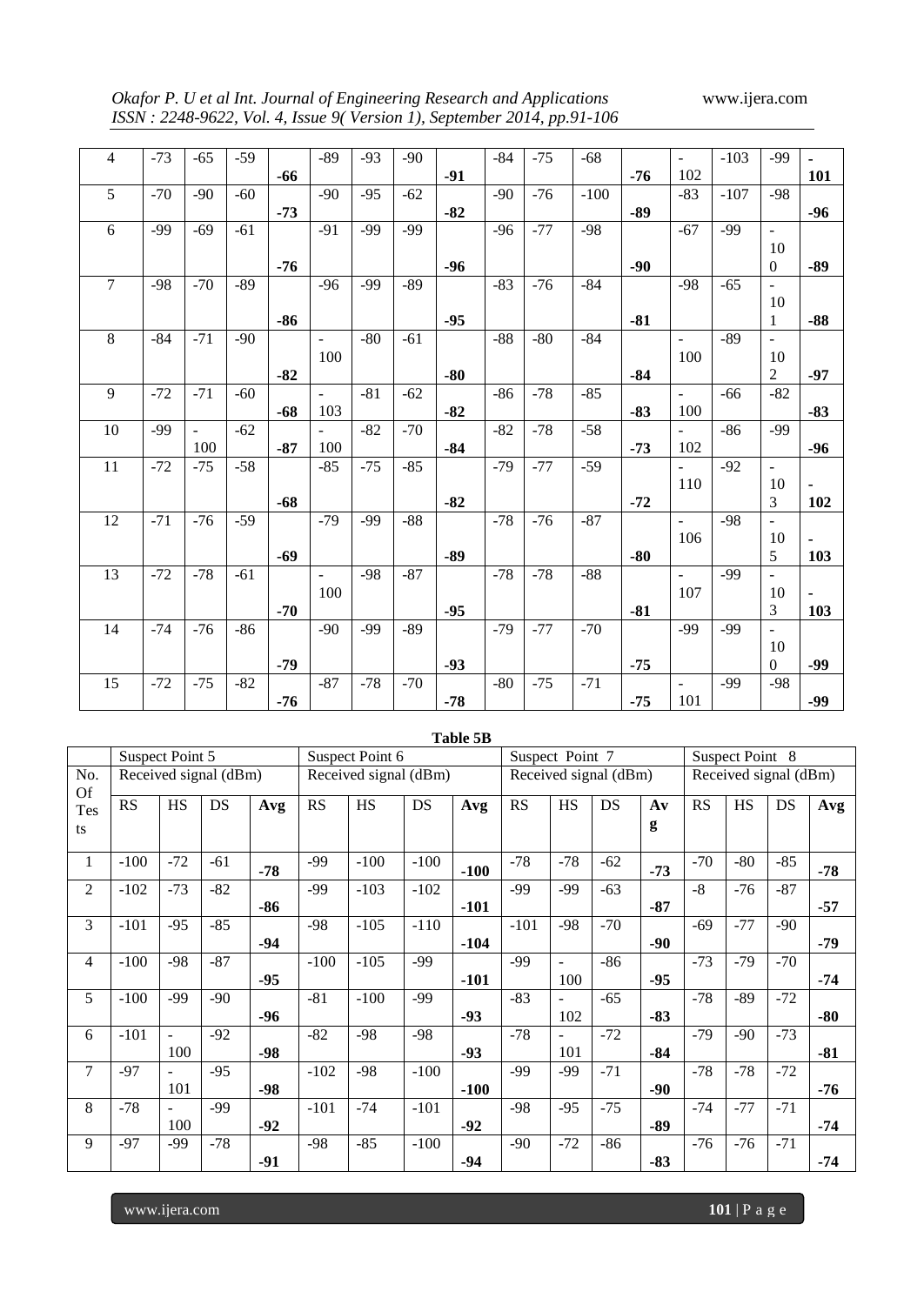*Okafor P. U et al Int. Journal of Engineering Research and Applications* www.ijera.com *ISSN : 2248-9622, Vol. 4, Issue 9( Version 1), September 2014, pp.91-106*

| 10 | $-100$ | -98    | $-74$  |       | $-100$ | $-86$ | $-98$ |        | $-78$  | $-75$                    | -86   |       | $-90$ | $-78$ | $-78$ |       |
|----|--------|--------|--------|-------|--------|-------|-------|--------|--------|--------------------------|-------|-------|-------|-------|-------|-------|
|    |        |        |        | -91   |        |       |       | $-95$  |        |                          |       | $-80$ |       |       |       | $-82$ |
| 11 | -99    | $-84$  | $-75$  |       | $-110$ | $-94$ | $-99$ |        | $-100$ | $-76$                    | $-98$ |       | $-95$ | $-79$ | -68   |       |
|    |        |        |        | $-86$ |        |       |       | $-101$ |        |                          |       | -91   |       |       |       | $-81$ |
| 12 | $-101$ | $-85$  | $-75$  |       | $-103$ | $-96$ | $-99$ |        | $-101$ | $\overline{\phantom{0}}$ | $-97$ |       | $-86$ | $-78$ | $-69$ |       |
|    |        |        |        | -87   |        |       |       | -99    |        | 100                      |       | -99   |       |       |       | $-78$ |
| 13 | $-100$ | $-78$  | $-87$  |       | $-90$  | -98   | $-98$ |        | $-98$  | $\sim$                   | -99   | ٠     | $-88$ | $-78$ | $-76$ |       |
|    |        |        |        | $-88$ |        |       |       | $-95$  |        | 106                      |       | 101   |       |       |       | $-81$ |
| 14 | $-69$  | $-79$  | $-100$ |       | $-100$ | -99   | $-98$ |        | $-92$  | $-86$                    | -86   |       | $-85$ | $-79$ | $-75$ |       |
|    |        |        |        | $-83$ |        |       |       | -99    |        |                          |       | $-88$ |       |       |       | $-80$ |
| 15 | $-59$  | $\sim$ | $-100$ |       | $-102$ | -99   | -99   |        | $-100$ | $-87$                    | $-85$ |       | $-82$ | $-79$ | $-75$ |       |
|    |        | 100    |        | $-86$ |        |       |       | $-100$ |        |                          |       | $-91$ |       |       |       | $-79$ |

|                                 |       |                       |       |                |                |                       |       | Table 5C |       |                       |       |               |           |                       |       |       |
|---------------------------------|-------|-----------------------|-------|----------------|----------------|-----------------------|-------|----------|-------|-----------------------|-------|---------------|-----------|-----------------------|-------|-------|
|                                 |       | Suspect Point 9       |       |                |                | Suspect Point 10      |       |          |       | Suspect Point 11      |       |               |           | Suspect Point 12      |       |       |
| No.<br>Of                       |       | Received signal (dBm) |       |                |                | Received signal (dBm) |       |          |       | Received signal (dBm) |       |               |           | Received signal (dBm) |       |       |
| $\operatorname{\mathsf{Tests}}$ | RS    | $\overline{HS}$       | DS    | A <sub>v</sub> | RS             | $\overline{HS}$       | DS    | Avg      | RS    | HS                    | DS    | $A\mathbf{v}$ | <b>RS</b> | $\overline{HS}$       | DS    | Avg   |
|                                 |       |                       |       | g              |                |                       |       |          |       |                       |       | g             |           |                       |       |       |
| $\overline{1}$                  | $-85$ | $-82$                 | $-69$ | $-79$          | $-90$          | $-99$                 | $-78$ | $-89$    | $-79$ | $-80$                 | $-80$ | $-80$         | $-79$     | $-85$                 | $-83$ | $-82$ |
| $\overline{2}$                  | $-80$ | $-79$                 | $-69$ | $-76$          | $-88$          | $-98$                 | $-92$ | $-93$    | $-78$ | $-80$                 | $-82$ | $-80$         | $-80$     | $-83$                 | $-84$ | $-82$ |
| 3                               | $-82$ | $-81$                 | $-70$ |                | $-85$          | $-100$                | $-94$ |          | $-90$ | $-81$                 | $-81$ |               | $-81$     | $-82$                 | $-84$ |       |
|                                 |       |                       |       | $-78$          |                |                       |       | $-93$    |       |                       |       | $-84$         |           |                       |       | $-82$ |
| $\overline{4}$                  | $-81$ | $-79$                 | $-73$ |                | $-82$          | $-98$                 | $-96$ |          | $-89$ | $-82$                 | $-80$ |               | $-83$     | $-79$                 | $-90$ |       |
|                                 |       |                       |       | $-78$          |                |                       |       | $-92$    |       |                       |       | $-84$         |           |                       |       | $-84$ |
| 5                               | $-75$ | $-79$                 | $-74$ | $-76$          | $-99$          | $-85$                 | $-98$ | $-94$    | $-91$ | $-81$                 | $-79$ | $-84$         | $-83$     | $-85$                 | $-98$ | $-89$ |
| 6                               | $-72$ | $-81$                 | $-75$ |                | $\mathbf{r}$   | $-84$                 | $-85$ |          | $-85$ | $-98$                 | $-80$ |               | $-84$     | $\sim$                | $-86$ |       |
|                                 |       |                       |       | $-76$          | 101            |                       |       | $-90$    |       |                       |       | $-88$         |           | 100                   |       | $-90$ |
| $\tau$                          | $-70$ | $-80$                 | $-76$ |                | $-99$          | $-86$                 | $-79$ |          | $-83$ | $\sim$                | $-81$ |               | $-85$     | $-98$                 | $-85$ |       |
|                                 |       |                       |       | $-75$          |                |                       |       | $-88$    |       | 100                   |       | $-88$         |           |                       |       | $-89$ |
| $\,8\,$                         | $-95$ | $-85$                 | $-77$ |                | $\overline{a}$ | $-102$                | $-80$ |          | $-83$ | $-80$                 | $-79$ |               | $-85$     | $-84$                 | $-84$ |       |
|                                 |       |                       |       | $-86$          | 100            |                       |       | $-94$    |       |                       |       | $-81$         |           |                       |       | $-84$ |
| $\overline{9}$                  | $-97$ | $-86$                 | $-78$ | $-87$          | $-82$          | $-104$                | $-81$ | $-89$    | $-79$ | $-81$                 | $-78$ | $-79$         | $-86$     | $-83$                 | $-84$ | $-84$ |
| 10                              | $-86$ | $-85$                 | $-78$ | $-83$          | $-76$          | $-101$                | $-85$ | $-87$    | $-78$ | $-82$                 | $-78$ | $-79$         | $-84$     | $-85$                 | $-83$ | $-84$ |
| 11                              | $-84$ | $-89$                 | $-85$ | $-86$          | $-78$          | $-99$                 | $-90$ | $-89$    | $-75$ | $-85$                 | $-88$ | $-83$         | $-83$     | $-86$                 | $-84$ | $-84$ |
| 12                              | $-85$ | $-86$                 | $-90$ |                | $-89$          | $-85$                 | $-91$ |          | $-78$ | $-83$                 | $-90$ |               | $-82$     | $-63$                 | $-83$ |       |
|                                 |       |                       |       | $-87$          |                |                       |       | $-88$    |       |                       |       | $-84$         |           |                       |       | $-76$ |
| 13                              | $-84$ | $-85$                 | $-95$ | $-88$          | $-92$          | $-84$                 | $-95$ | $-90$    | $-76$ | $-82$                 | $-95$ | $-84$         | $-81$     | $-82$                 | $-83$ | $-82$ |
| 14                              | $-75$ | $-83$                 | $-75$ |                | $-99$          | $-89$                 | $-84$ |          | $-77$ | $-80$                 | $-86$ |               | $-81$     | $-82$                 | $-82$ |       |
|                                 |       |                       |       | $-78$          |                |                       |       | $-91$    |       |                       |       | $-81$         |           |                       |       | $-82$ |
| 15                              | $-78$ | $-83$                 | $-74$ | $-78$          | $-83$          | $-90$                 | $-83$ | $-85$    | $-76$ | $-80$                 | $-85$ | $-80$         | $-80$     | $-83$                 | $-82$ | $-82$ |

# **Table 5C**

# **IV. PROCEDURE FOR CLASSIFICATION OF THE SUSPECT LOCATIONS**

For the classification of the suspect points the following assumption were made Any suspect point where the average of the received signal for the three seasons is less than -91dBm

- (a) For 3 tests but not more than 6 trials will be classified as an unstable location.
- (b) For 7 tests but not more than 9 trials will be classified as an unstable location.
- (c) For 10 tests but not more than 12 tests the measurement process will be repeated for that point every hour for 12 hours in a day for one week. If the condition persists that point will be declared an unstable point.
- (d) Above 12 tests the location is a blank network point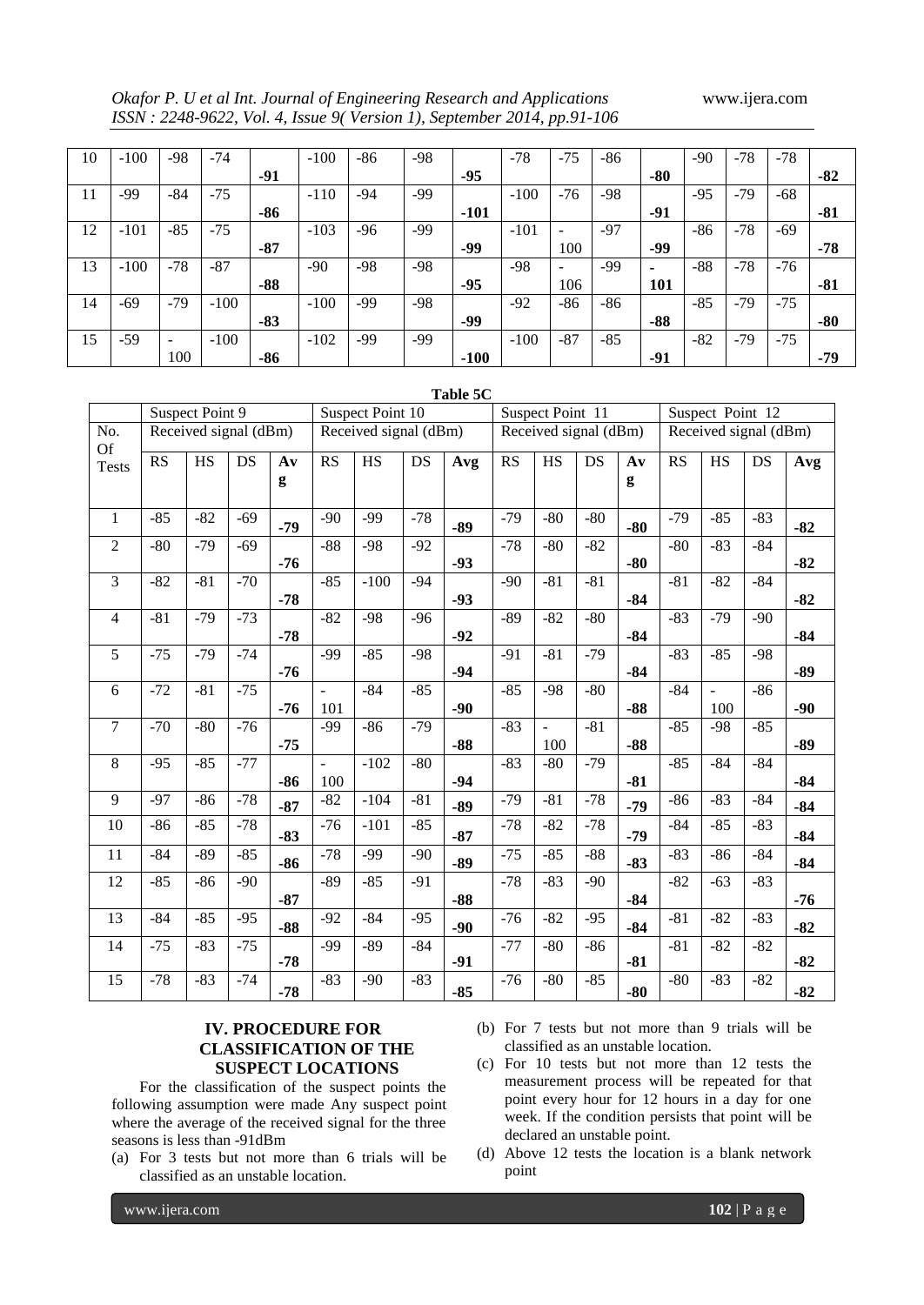(e) Otherwise the location is a good network reception point.

Base Station Analyzer will then be used to further confirm the received signal strength and the distance of the location from the Base Transceiver [12].

# **5.1 ANALYSIS AT THE SUSPECT LOCATIONS**

For this paper analysis of the data obtained at 6 suspect locations only will be presented as the analysis of the rest of the locations followed the same pattern.

# **Suspect Location One**

MAT LAB plot of data from tables 5A, for suspect location 1 is shown fig 2 below



**Fig.2**: Plot of Signal behavior at suspect location 1

From the plot, none of the average of the 3 seasons measurements went below the threshold (- 91dBm) indicating that the location receives good network signal, even though on the rainy season and ham tan season's experiments, there were occasions when the signal level went below the threshold which may be why it was picked as a suspect point. But those incidents were not enough to classify the location as unsteady or blank network receptions. The conclusion is that suspect location 1 is a point of good network reception. Any mobile phone user with that network will experience full network reception if found at that point.

# **Suspect Location 2**

The plot of data obtained from further measurements conducted at suspect location 2 (table 5A) to classify whether the point receives stable, unstable or blank network signal is shown in fig 3below.



**Fig. 3**: Signal behavior at suspect point 2

From the average of the measurements in the plot, it's very clear the received signal levels fell below the threshold for at least 3 times. The conclusion therefore is that suspect location 2 is a point of unstable network reception. Any mobile user of that network who finds his or herself at that point will experience unsteady network receptions.

## **Suspect Location 3**

Figure 4 below is the plot of data (table 5A) obtained from experiments conducted at suspect point 3 to observe the signal behavior at the point.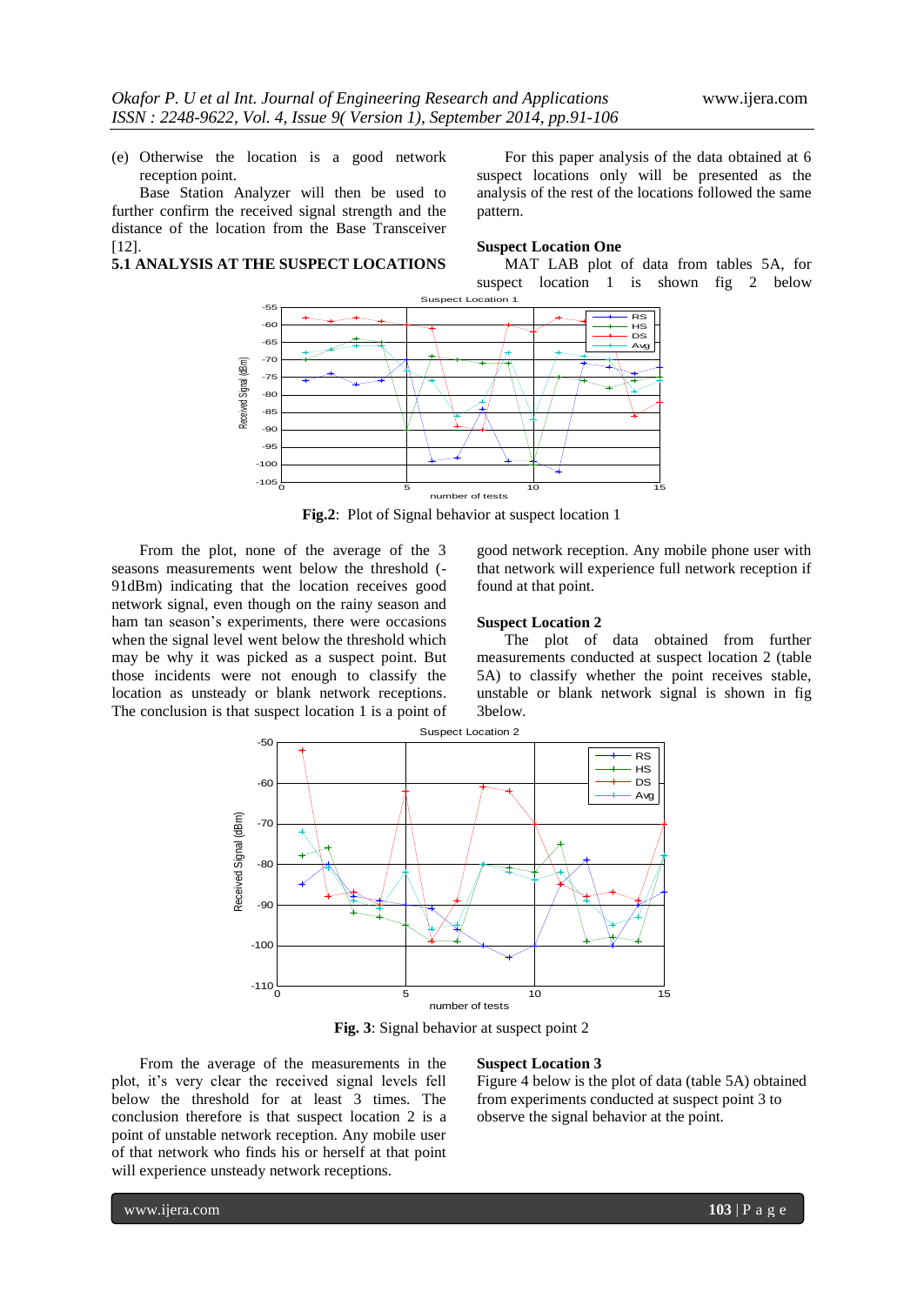

**Fig 4**: Signal Behavior at Suspect location 3

Although from the plot there were moments when the received signal level fell below the threshold, but the average level of the three season's measurements did not show any point when the received signal level fell below the threshold, therefore suspect point 3 is a point of good signal reception. Network users at that location will be receiving full network signal.

#### **Suspect Location 4**

Figure 5 below is the plot of data (table 5A) obtained from the experimental work at suspect location 4 to observe the behavior of received signal at that location.



**Fig 5**: Signal behavior at suspect location 4

The plot above shows clearly that from the experiments conducted, the average of the three season's received signal level fell below threshold (- 94dBm) for at least 12 times. Therefore the conclusion of the further investigation at suspect location 4 is that it is a location of blank network reception. Any mobile user of that network who finds his or her self at that location will definitely experience blank network reception, meaning that the person will not be able to receive or make calls at that location, though there may be occasions when there will be flashes of good network reception, but such reception will not be able to sustain calls.

#### **Suspect Location 6**

Figure 6 below is the plot of data (table 5B) obtained from measurements conducted at suspect point 6 to find out whether the point receives good, unstable or blank network signal.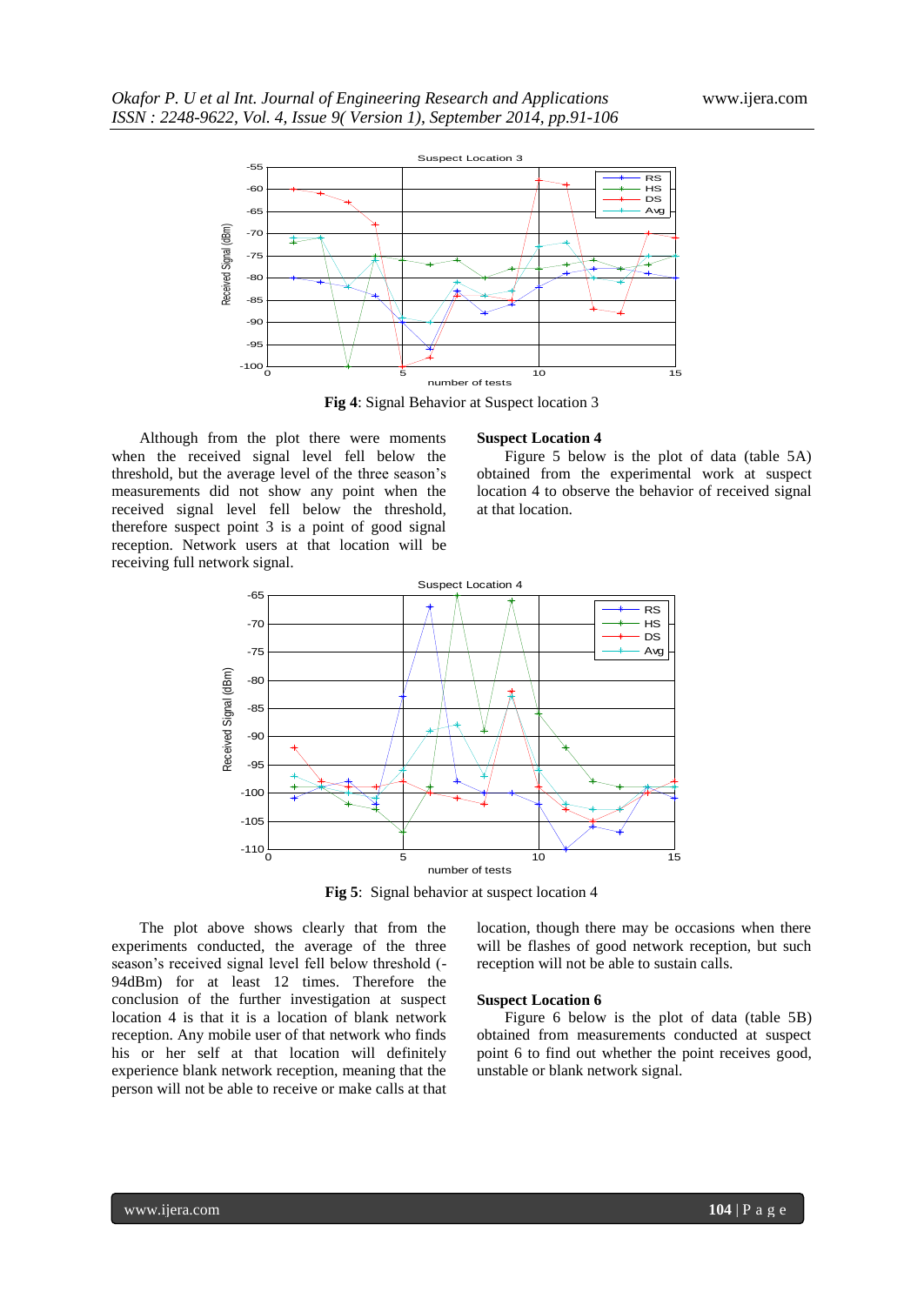

**Fig 6**: Signal Behavior at Suspect Location 6

**Suspect Location 7**

From the plot, the average of the measurements shows that the received signal level fell below the threshold for more than 12 times, meaning that the location is a point of blank network reception. Any mobile user who finds his or her self at that point will experience blank network reception.

Below shows the plot of the behavior of received signal at suspect point 7 obtained from the measurements conducted at the suspect point, to classify whether the point receive good, blank network signal (table 5B)



**Fig 8**: Signal Behavior at Suspect Location 7

The average of the three season's received signal of the experimental works conducted as shown in the plot above indicates that the received signal level fell below threshold up to 5 times but not more than 10 times, meaning that following the established procedure for the classification of the suspect points, the location is a point of unsteady signal reception. Any mobile phone user of that network will experience unsteady network reception at that location.

# **V. CONCLUSION**

From the series of measurements taken in the study field and subsequent MAT LAB plots made with the data obtained, it was found that there are locations in the network of study where the received signal level is very much unsteady and that any Phone user with that network SIM who happens to be in such locations will surely experience unsteady network receptions which may cause call interruptions and may at some instance lead to call drops. There are also locations in the network of

study where the received signal level is so low that it cannot support the making or reception of calls (blank locations) and any cellular phone user with that network SIM will experience no network coverage in such locations. Effectively, strong wind, heavy foliage, heavy rainfall, moving obstacles and network congestion among other things reduces signal reception in cellular networks.

# **REFERENCES**

- [1] A. Gbenga (2006), *Telecommunication in Nigeria Concept*
- [2] M. Mailer (2013), *Wireless Networking*, Pearson Que Publishing, North America
- [3] T. David and P. Viswanath (2005), *[Fundamentals of Wireless Communication](http://www.eecs.berkeley.edu/~dtse/book.html)*, Cambridge University Press.
- [4] A, Haeberlen, F. Flannery, A. M. Ladd, A. Rudys, D.S. Wallech and L.E. Kavraki. '*Practical Robust Localization over Larg – Scale* 802.11 wireless networks' Proceedings of the  $10<sup>th</sup>$  annual international